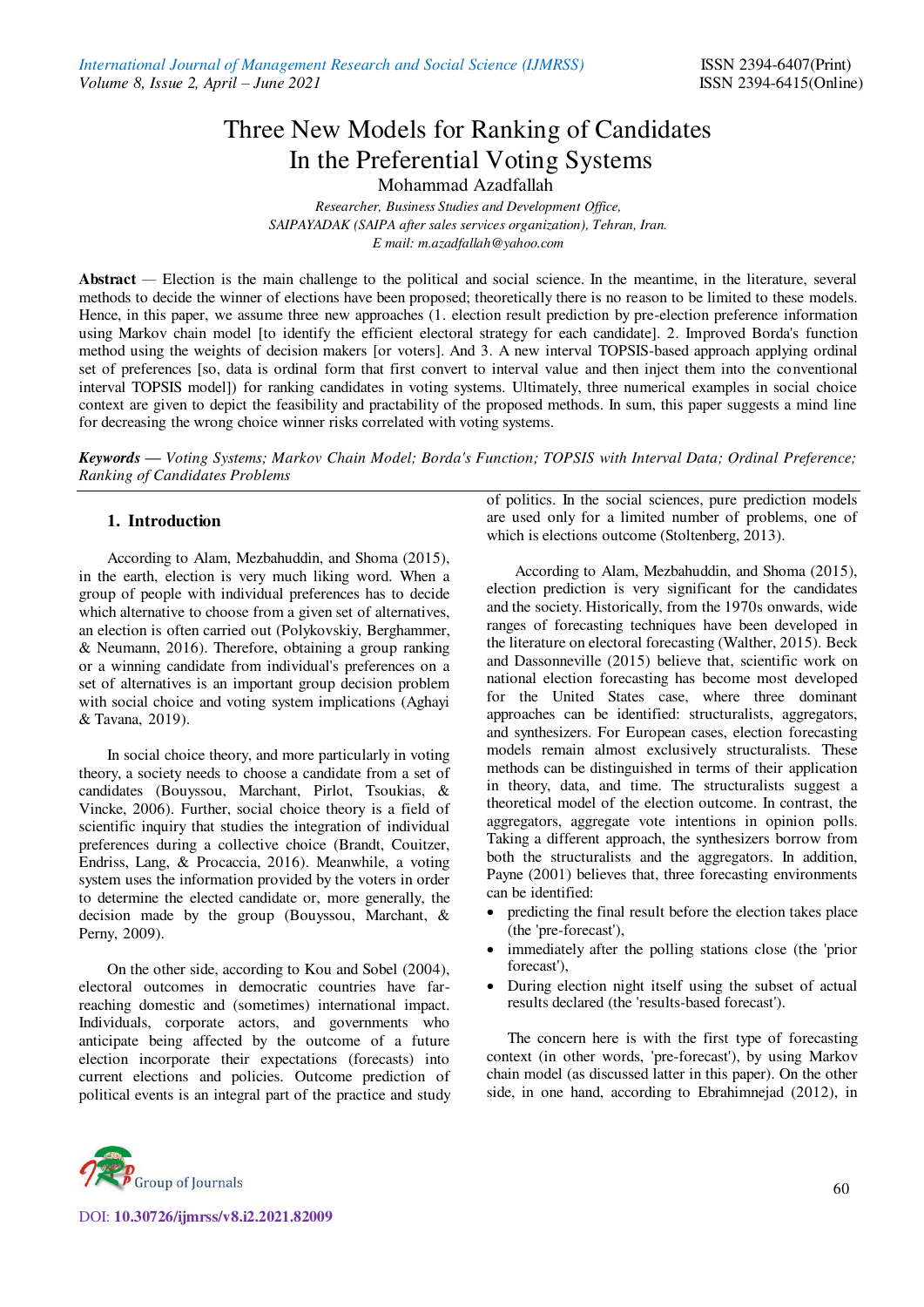ranked voting system, each voter selects a subset of candidates and ranked them from most to least preferred. Among these systems, popular procedures to obtain a total ranking or a winning candidate are scoring rules, which fixed score are assigned to the different places. In this way, the score obtained by each candidate is the weighted sum of the points received in places different. The Plurality rule and Borda rule are two well-known examples of the scoring rule. In Plurality rule, the winner candidate receives more votes in the first place. In Borda rule, the weight assigned to the first place equals to number of candidates and to the second place is one less than the first place and so on (or more frequently, n-1, n-2, …, 0). Ebrahimnejad and Nasseri (2012) believe that, the principal drawback of such scoring rules is that they assume the votes of all voters have equal importance and there is no preference among them. It is the aim of this paper. On the other hand, according Hwang and Lin (1987), it is a Multi Criteria Decision Making process whenever a voter casts a vote to select a candidate or alternative policy. Furthermore, Bouyssou, Marchant, and Perny (2009) believe that, the many results obtained in social choice theory are valuable for Multi Criteria Decision Aiding. There are indeed links between these two domains: it is easy to go from one to the other by replacing the word 'action', 'criterion', 'partial preference', and 'overall preference', by 'candidate', 'voter', 'individual preference' and 'collective preference'. This is the problem we wish to address here. In continuation, a brief discussion of Markov chain model, Borda rule, and Multiple Criteria Decision Making are provided in this section.

According to Talemi, Jahanbani, and Heidarkhani (2013), management is defined decision in a simple form and the most important factor for decision making is forecasting future. In this era, the organizations having high complexity and much information can help to management in a logical and accurate decisions. So, it is easier for managers to use different aspects of Operations Research to deal with complex issues. The Markov chain is one of these models used in Operations Research with the possibility that managers can use it in organizational decision making. Successful decision is an image of the future that this will not be achieved only from the prediction, based on scientific principles. Markov processes is a chain of random events that can be predicted next period by having information of current location and in fact, Markov chain is a tool that employed for forecasting of situation organization in future periods. In other words, it is a random process where all information about the future is contained in the present state. In addition, the main components in developing the Markov chain model are state transition matrix and probability; both will summarize all the essential parameters and dynamic changes (Zakaria, Othman, Sokkalingam, Daud, Abdullah, & Kadir, 2019).



The Borda method is based on a majority rule binary relation (Hwang & Yoon, 1981). So, rank of each pair in different ranking way is compared with each other (Azadfallah, 2016). Further, it is based on the concept of voting and it compares each pair of alternatives separately and forms an N\*N matrix. For each pair of alternatives  $A_i$ and  $A_i$ , the number of votes is defined as the number of "supporting" methods in which  $A_j$  is more preferable than  $A_i$ . Then an N\*N matrix is generated such that  $X_{ii}=1$ , if  $A_i$ receives more votes than  $A_j$ ,  $X_{ij}=0$ , otherwise.  $S_j$  indicates the number of "wins" that  $A_j$  has received against other alternatives and it is calculated by summing the  $X_{ij}$  in each row of the matrix. Hence, the alternative with the highest  $S_i$ is considered the most preferable (Azadfallah, 2019).

On the other side, decision making is the process of identifying and selecting from among possible solution to a problem according to the demands of the situation (Al-Tarawneh, 2012). Multiple Criteria Decision Making (MCDM) deals with decision situations where the decision maker has several-usually conflicting-objectives (Habenicht, Scheubrein, & Scheubrein, 2009). Generally, MCDM can be described as follows: the screening, prioritizing, ranking or selecting the alternatives based on human judgment from among a finite set of decision alternatives in terms of multiple usually conflicting criteria (Roszkowska, 2013), and is one of the most widely use decision methodologies in the sciences, business, and engineering worlds (Azadfallah, 2019). The main steps in MCDM are the following (Opricovic & Tzeng, 2004):

- Selection of the related criteria/attributes,
- generating alternatives,
- Evaluate alternatives in terms of attributes,
- Selection of the appropriate MCDM models,
- Accept one alternative as "optimal" (preferred),
- If the final solution is not accepted, gather new information and go to the next iteration of multi-criteria optimization.

According to Roszkowska (2011), solving of each multi-criteria problem (individual or group decision) begins with building a decision-making matrix (or matrices). In each matrix, values of the criteria for alternatives may be exact, intervals numbers, fuzzy numbers or qualitative labels. Let us denote by  $D = \{1, 2, \ldots\}$ k} a set of decision makers or experts. The multi-criteria problem can be expressed in k-matrix format in the following way:

$$
\begin{array}{ccccccccc} & & C_1 & & C_2 & & \ldots & C_n \\ A_1 & & x_{11}^k & & x_{12}^k & & \ldots & x_{1n}^k \\ A_2 & & x_{21}^k & & x_{22}^k & & \ldots & x_{2n}^k \\ & \ldots & & & \ldots & & & \ldots & \\ A_m & & x_{m1}^k & & x_{m2}^k & & \ldots & x_{mn}^k \end{array}
$$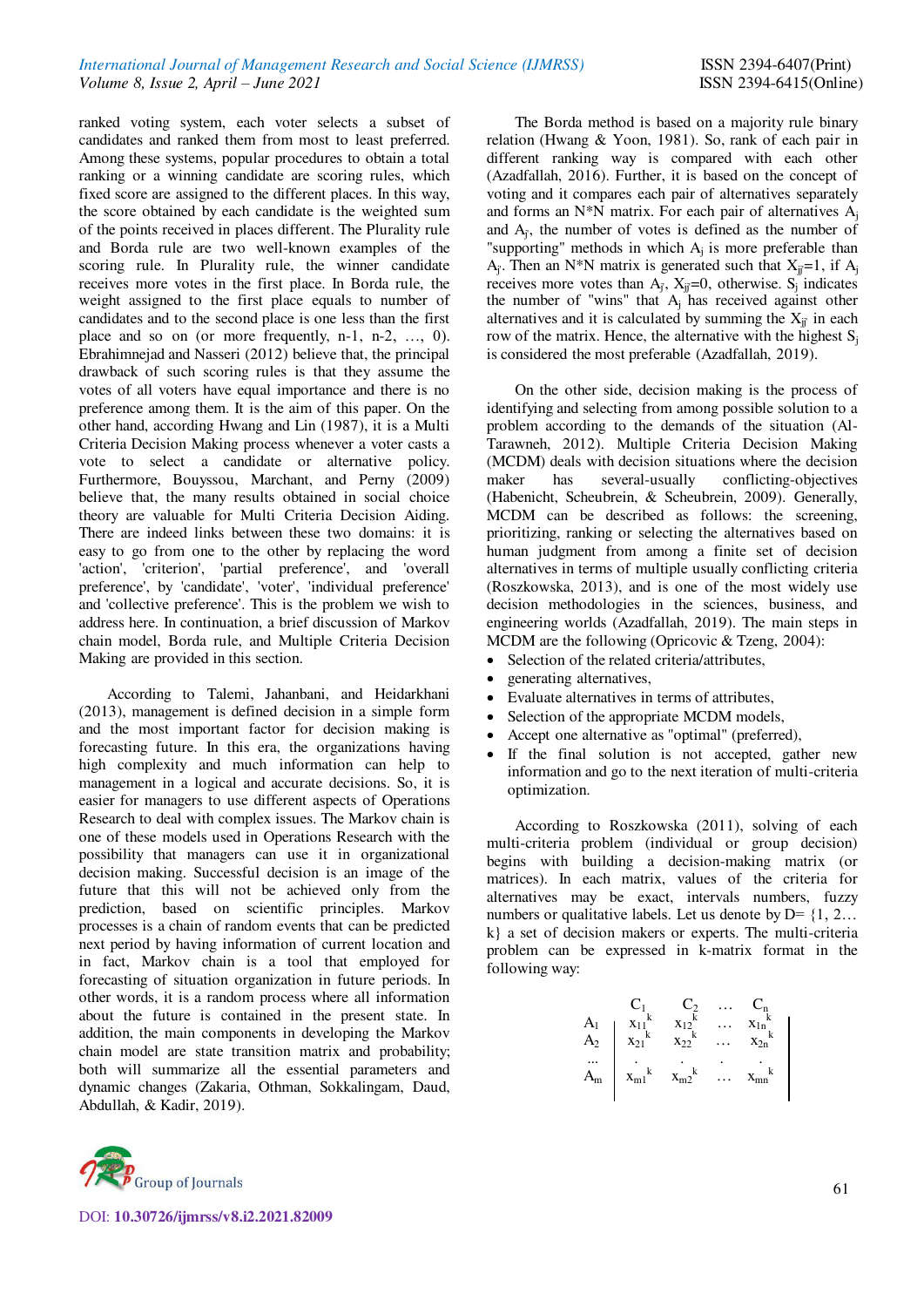Where:

- $A_1$ ,  $A_2$ ...  $A_m$  are possible alternatives that decision makers have to choose from,
- $C_1$ ,  $C_2$ ...  $C_n$  are the criteria for which the alternative performance is measured,
- $X_{ij}^k$  is the k-decision maker rating of alternative  $A_i$ with respect to the criterion  $C_j(x_{ij}^k)$  is numerical, interval data or fuzzy number).

In this way for *m* alternatives and *n* criteria, we have matrix  $x^k = (x_{ij}^k)$  where  $x_{ij}^k$  is value of i-alternative with respect to j-criterion for k-decision maker,  $j=1, 2...n, k=1$ , 2…k.

The relative importance of each criterion is given by a set of weights, which are normalized to sum to one. Let us denote by  $wk = [w_1^k, w_2^k, \dots, w_n^k]$  a weight vector for kdecision maker, where  $w_j^k \in R$  is the k-decision maker weight of criterion  $C_j$  and  $w_1^k + w_2^k + ... + w_n^k = 1$ .

In the case of one decision maker, we write  $x_{ij}$ , wj, x, respectively.

According to Jahanshahloo, Lotfi, and Davoodi (2009), there are several methods for solving MCDM problems. One of the most common ways of MCDM is TOPSIS (Dizaji & Khanmohammadi, 2016). The merits of TOPSIS are as follows (Fallahpour, 2016):

- it is a simple technique,
- it takes any kind of attribute,
- the calculation processes are easy,
- It is reasonable and logical.

The TOPSIS procedure begins with the formation of the decision matrix and represents the satisfaction value of each criterion with an alternative. Next, the matrix is normalized with a desired normalizing formula, and the values are multiplied by the criteria weights. Consequently, the positive-ideal and negative-ideal solutions are calculated, and the distance of each alternative to the solutions is identified with a Euclidean distance measure. Finally, the alternatives are ranked in terms of their relative closeness to the ideal solution. The TOPSIS model is useful for decision makers (DMs) to structure the problems to be solved, conduct analyses, comparisons and ranking of the alternatives (Roszkowska, 2011). In some cases, it is not possible to gather exact data, so decision making based on these data loses its efficiency. Hence, Jahanshahloo, Lotfi, and Izadikhah (2006) extended TOPSIS for decision making problems with interval data. The present paper addresses this problem. In continuation, a few points are worth mentioning with respect to the proposed methods.

At first, till now, forecasting models are mainly used to predict electoral results from the past election results.



To sum up, the contribution of this paper is to take benefit of a numerical example to show the process of the proposed method in voting systems context. The paper is organized as follows. In section 2, the literature is discussed. In section 3 and section 4, the research gap, and the proposed approach is discussed, respectively. Numerical example is provided in section 5. The findings and the conclusion of the paper is presented in section 6 and section 7.

#### **2. Literature Review**

In this section, we review previous related researches, and to integrate the survey in various aspects, we divided it into three parts: i) forecasting model, ii) Borda's rule, and iii) MCDM methods in voting systems context.

#### **2.1 Forecasting Model & Voting Systems**

According to Walther (2015), predicting the outcome of election is a relatively recent and increasingly popular part of political science research. Nevertheless, Payne (2001) reviewed the various statistical methods used by the BBC to forecast different types of election in the UK (United Kingdom) in the last thirty. Kou and Sobel (2004) developed a model for using both election markets and public opinion polls to forecast electoral outcomes, giving conditions under which all method performs ideally. Nagadevara (2005) employed predictive models (based on the classification Trees and Neural Networks) for election result in India. Nicholson (2005) aimed to identify

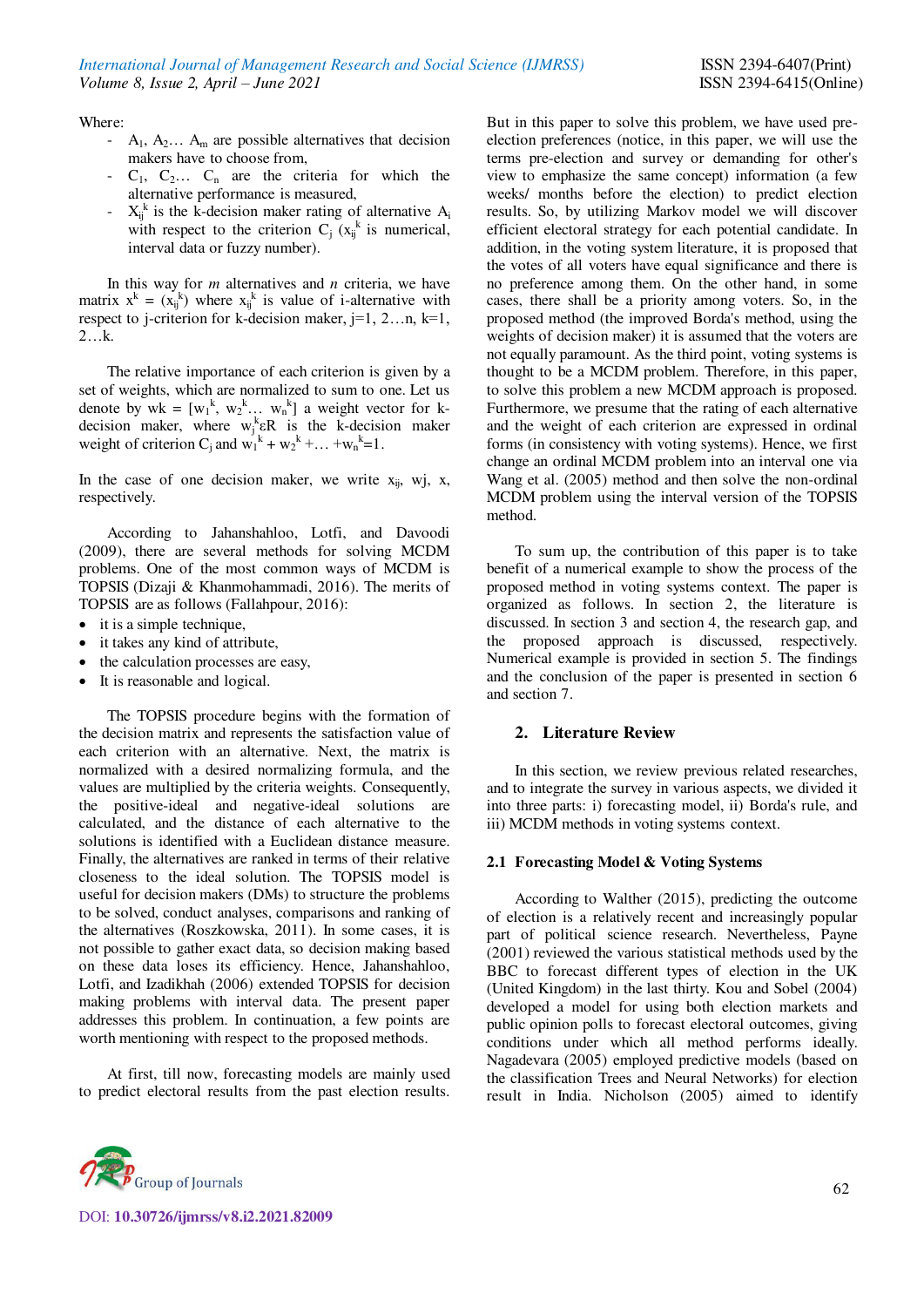paradoxes and to reduce the number of paradoxes in voting. So, when paradoxes arise Markov chains may be created to choose a winner. Hummel and Rothschild (2013 and 2014) developed new fundamental models for forecasting presidential, senatorial, and gubernatorial elections at the state level using basic data from several categories such as previous election outcomes, incumbency, presidential approval ratings, ideological indicators, economic indicators, and biographical information about the candidates. Stoltenberg (2013) introduced a Bayesian-based forecasting model that is more suitable for multiparty systems. Alam, Mezbahuddin, and Shoma (2015) predicted the election results by using hidden Markov model. Beck and Dassonneville (2015) forecasted elections in Europe with synthetic model. Macdonald and Mao (2015) forecasted the 2015 general election with internet big data. Walther (2015) tested whether it is possible the predict elections also in difficult parliamentary systems where a wide range of parties are competing for power, and if this can be done with reasonable lead-time. Kassraie, Modirshanechi, and Aghajan (2017) predicted election vote share using a sentiment-based fusion of twitter data wit Google trends and online polls. Zolghadr, Niaki, and Niaki (2018) modeled and forecasted US presidential election using learning algorithm. Moreover, Colladon (2020) used the semantic brand score (a calculator of brand importance in big textual data) to forecast elections result based on online news.

## **2.2 Borda's Rule & Voting Systems**

According to Egecioglu and Giritligil (2011), the Borda rule is one of the most studied voting procedures in the social choice theory literature. For instance, Debord (1992) presented an extension of Borda's choice function to k-choice function. Breton and Truchon (1997) addressed the difference between the Borda rule and any given social choice function. Lapresta and Panero (2002) considered a fuzzy variant of the Borda count taking into account agents' intensities of preference. Saari (2006) studied which is better; the Condorcet or Borda winner. Nurmi (2007) assessed Borda's rule and its modifications. Lapresta, Panero, and Meneses (2008) used linguistic labels as input in the Borda count. Egecioglu and Giritligil (2011) studied the likelihood of choosing the Borda-winner with partial preference rankings of the electorate. Xia (2011) surveyed developments in generalized scoring rules (further showing that they provide a fruitful framework to obtain general results) and also reconcile the Borda approach and Condorcet approach via a new social choice axiom. Koffi (2015) introduced the generalized partial Borda count voting system, and explore which properties of partial Borda are still satisfied in this general setting. Bag, Azad, and Hao (2019) proposed a DRE-based Borda count evoting system called DRE-Borda. Brandl and Peters (2019) showed that the Borda mean rule is the unique social dichotomy function fulfilling neutrality, reinforcement, and the quasi-Condorcet property. Janse (2019) provided a practical explanation of the Borda count method. In addition, Kurihara (2020) used the concept of desirability of alternatives to the classic Borda scoring system.

# **2.3 MCDM & Voting Systems**

Hwang and Lin (1987) believe that, in the process of choosing a position or a candidate, multiple criteria appear in each voter's mind. Since, some MCDM approaches have been used to voting system in the past. For instance, Stein, Mizzi, and Pfaffenberger (1994) used a ranked voting system combined with a set of point values assigned to the various ranks. So, the winner is the one with the highest total points. Fraser and Hauge (1998) applied an approvalvoting concept to MCDM problems. Jimenez and Polasek (2003) proposed a multi-criteria framework for the new democratic era, e-democracy and knowledge.

Laukkanen, Palander, and Kangas (2004) used a multicriteria decision support method based on voting theory, called multi-criteria approval (MA), to wood supply chain management in a forest area owned by the state of Finland. Liu and Hai (2005) introduced a new voting approach based on the use of Saaty's analytic hierarchy process (AHP) method that was developed to assist in multi-criteria decision-making problems. Hajimirsadeghi and Lucas (2009) extended TOPSIS for group decision making with linguistic quantifiers and concept of majority opinion. Soltanifar and Lotfi (2011) used a voting AHP method for discriminating between efficient decision making units in data envelopment analysis (DEA). Cheng and Deek (2012) suggested a mind line to studying and using voting in Group Decision Support System (GDSS). Almedia and Nurmi (2015) presented some features related to an MCDM model for aiding the choice of a voting procedure for a business organization decision problem.

Tajvidi-Asr, Hayati, Rafiee, Ataei, and Jalali (2015) selected the proper support system for Beheshtabad water transporting tunnel using SAW, TOPSIS and LA methods by considering of effective attributes. So, the optimum support system is suggested using aggregating techniques (the ranks mean, Borda and Copeland method) that is economically and safety suitable. Soltanifar (2017) presented a method for analyzing Group AHP with an unequal level of decision-makers using preferential voting system. Alguliyev, Alguliyev, and Yusifov (2019) proposed an MCDM model for the selection of candidates in e-voting environment. In addition, Azadfallah (2019) applied a new MCDM approach (particularly, AHP-based model) to solve the voting systems problem, in which

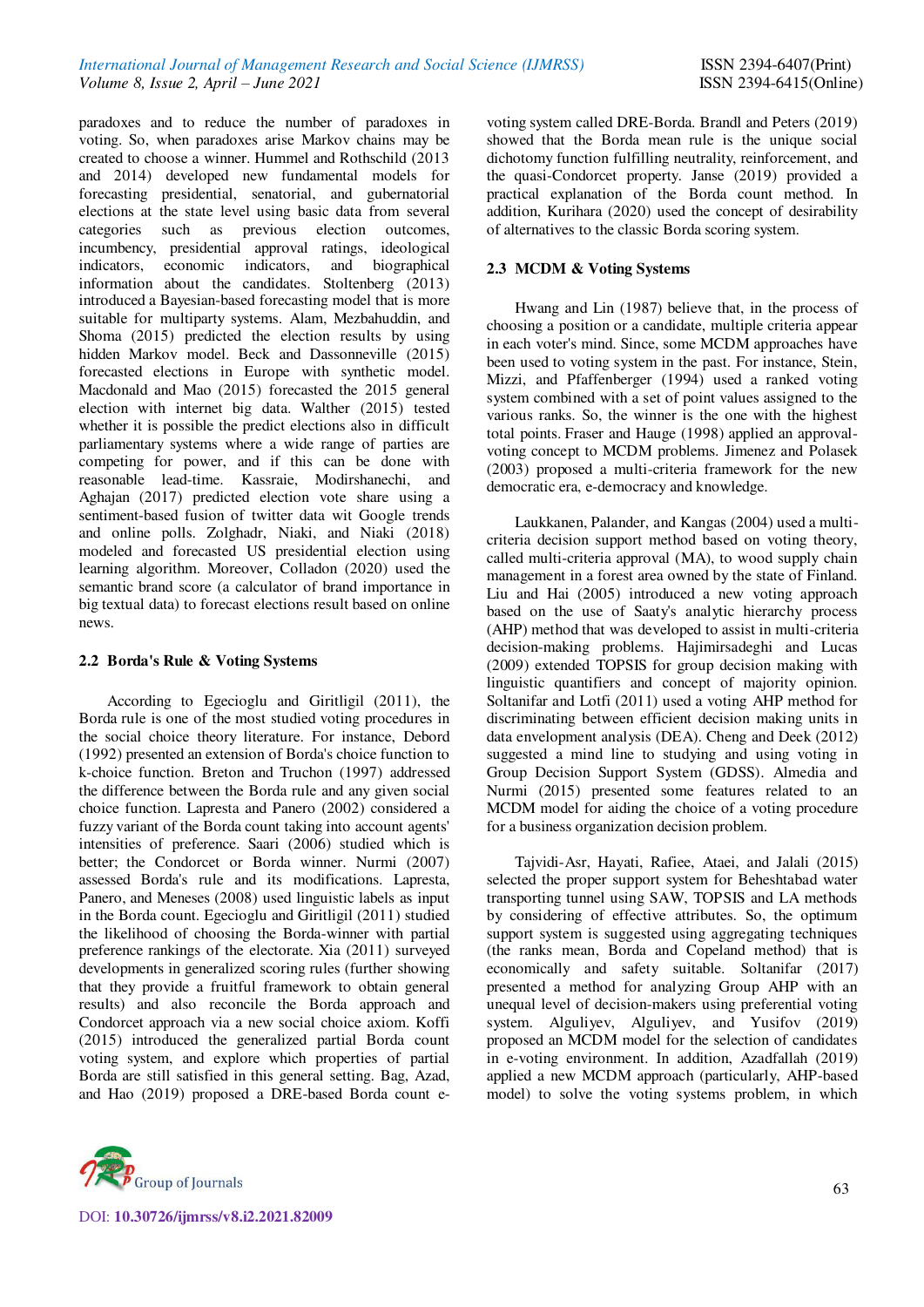voters are classified into several groups with different importance level. So, the group with higher importance level may have a greatest effect and vice-versa.

In sum, unlike previous related works, in this paper, we proposed three new approaches for ranking candidates in voting system.

## **3. Research Design**

According to the viewpoint proposed by Bouyssou, Marchant, and Perny (2009) the diversity of voting systems actually used in the world shows that this problem is still important. On the other side, Bouyssou, Marchant, Pirlot, Tsoukias, and Vincke (2006) believe that, in social choice theory, and more particularly in voting theory, a society needs to choose a candidate from a set of candidates. The choice of the candidate is, in most cases, based on the preferences of the voters.

This problem bears a striking similarity to the multiple criteria decision support problem in which a client needs to choose an alternative, based on preferences on different dimensions. In multiple criteria decision support, the client plays the role of society; criteria play the role of the voters, and alternatives, the role of the candidates. Therefore, voting systems is believed that to be a MCDM problem (Azadfallah, 2019).

According to Alam, Mezbahuddin, and Shoma (2015), the election result can be predicted before the actual outcome using a prediction method. Versus, a Markov chain is commonly used in stock market analysis, manpower planning, and in many other areas because of its efficiency in predicting long run behavior (Zakaria, Othman, Sokkalingam, Daud, Abdullah, & Kadir, 2019). In addition, according to Egecioglu and Giritligil (2011), the Borda rule is one of the most studied voting procedures in the social choice theory literature. Versus, one of the voting system shortcomings is that it is assumed there is no preference among voters (Azadfallah, 2019). Moreover, according to Dizaji and Khanmohammadi (2016), one of the most common ways of MCDM is TOPSIS. Versus, Egecioglu and Giritligil (2011) believe that, a voting rule solves the collective decision problem where voters must jointly choose one among a number of possible candidates (alternatives) on the basis of reported ordinal preferences. On the other side, according to Yue (2013), it is worthwhile to examine different models from different perspectives. Therefore, in this paper, we try to see all aforementioned factors together.

To conclude, in this paper, voting systems have been considered from various visions. So, a new mind line is proposed that is an enhancement over the current approach.

## **3.1 Proposed Method**

In the following, the conventional (particularly, Markov chain, Borda's function, and TOPSIS method with interval data) and extended approach, and its characteristics are given.

## **The conventional method**

o The Markov Chain

To predict the future state, it is necessary to identify the initial state and transition probabilities fixed from the system. There are several techniques for predicting the future state, which in this paper uses matrix multiplication approach. Further, the matrix multiplication is a simple method for predicting the state of the Markov system for future periods. By having the initial state of matrix multiplication can be used for prediction system at time n (Alipoor Talemi, Jahanbani, & Heidarkhani, 2013):

## A) The state of the system:

First system state at time *n* is showed by a one-dimensional matrix to name of vector:

$$
P(n) = \{ P1(n), P2(n) \}
$$

That in this relation  $P(n)$  = value vector  $(n)$ . *P1* 

*P1*  $(n)$  = the probability that system at time *n* be in state (1)

*P2*  $(n)$  = the probability that system at time *n* be in state (2)

If we suppose that system at time *n* be in state 1Then *P1*   $(n) = [1, 0]$ 

If we suppose that system at time *n* be in state 2 Then *P2*   $(n) = [1, 0]$ 

It is important to note here that, if there is a system with more than two states, not necessary that the system in the initial state is only one of the states and may be more than one state but in any state vector sum must always be equal to one. For instance, the state Vector for a system of three cases may be [0.1 and 0.7 and 0.2].

B) Matrix of transition probabilities *(P)*:

Transition probabilities matrix is shown as following

$$
P = \begin{pmatrix} 1 & 2 \\ 1 & P_{11} & P_{12} \\ 2 & P_{21} & P_{22} \\ \text{In this matrix:} \end{pmatrix}
$$

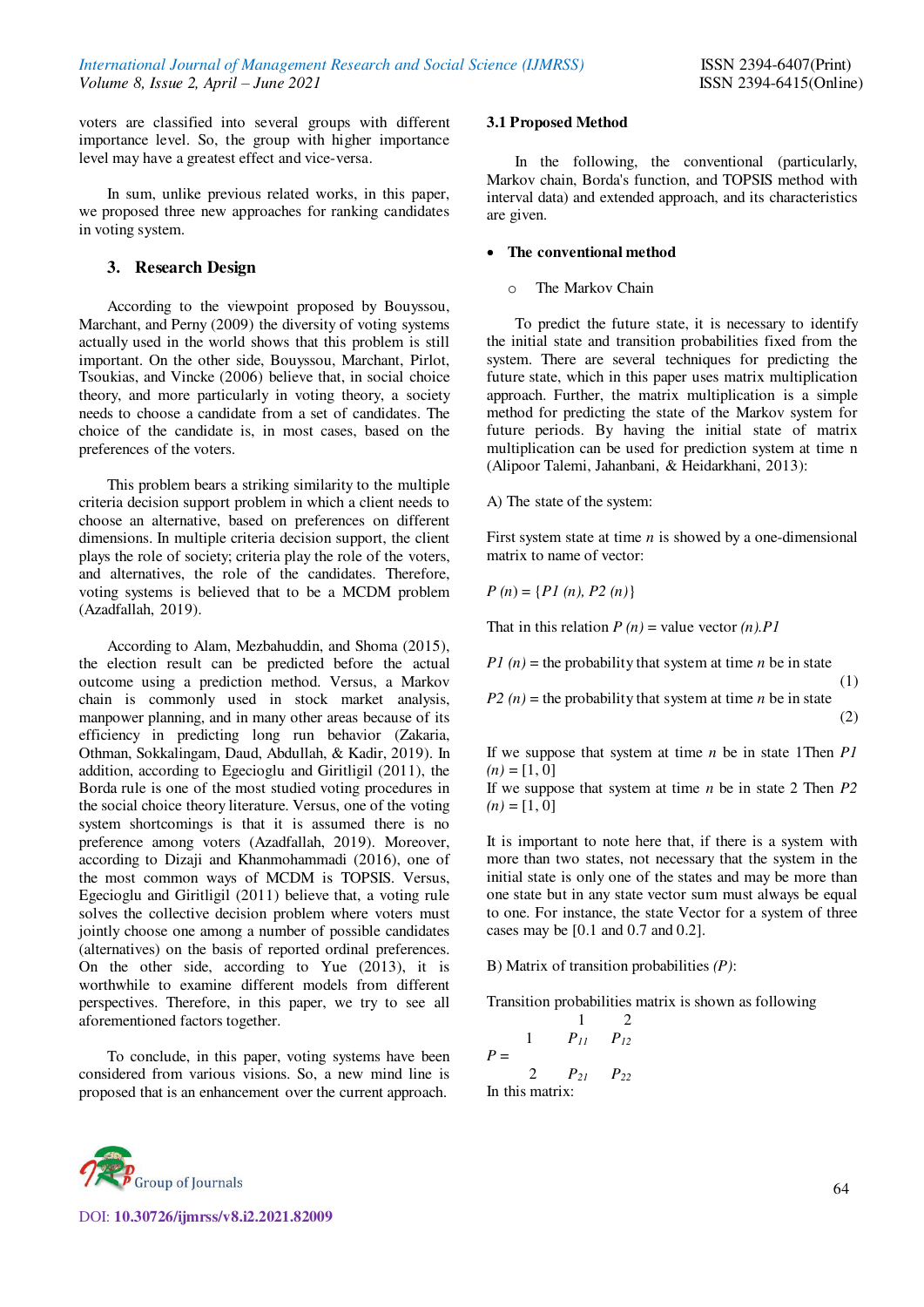*International Journal of Management Research and Social Science (IJMRSS)* **ISSN 2394-6407(Print)** *Volume 8. Issue 2. April – June 2021 ISSN 2394-6415(Online) Volume 8, Issue 2, April – June 2021* 

*P*= Transition probabilities matrix *Pij*= Transition probabilities of system from state *i* to state *j*.

C) Prediction of the future state:

To calculate the probability that system at time  $(n+1)$  be state *j*, we use as follows relationship:

*P (n+1)* =*P (n).P*

That this relationship:  $P(n+1)$  = State probability vector at time  $n + 1$  (one time period later)

 $P(n)$  = State probability vector at time  $(n)$  (time period) *P* = Transition probabilities matrix

According to above relationship can be calculated transition probabilities in several periods later in form of simple.

*P (n+2)* =*P (n+1).P P (n+3)* =*P (n+2).P*

A general relationship obtained from these relationships is as follows:  $P(n) = P(0)$ . $P^n$  $(3)$ 

That in this equation:

 $P(n)$  = State probability vector in time period  $n^{th}$ ,  $P(0)$  = probability vector in time period zero,  $P^n$  = power of *n*<sup>th</sup> in transition probabilities matrix, *n*= Number of time periods for which it is predicted.

Moreover, in the Markov process often by more n (in long term) value vector tends to fixing state (stable state). As to achieve its period multiplying the state vector in transition probabilities matrix is equal to transition probabilities matrix in periods later that this state is called stable state.

If stable value show by  $\pi$  symbol, instable state, the state vector will be in terms of decimal values as follow:

 $\pi = [\pi_1, \pi_2]$ 

In this relationship:

*Π*=State probability vector (as relative amounts):

 $\pi_1$ =amount of state 1 (4)  $\pi_2$  =amount of state 2 (5)

Since in stable state conditions isn't important time period and values are independent of time, multiplication of state vector in transition matrix a vector in stable state will be same as state vector. Therefore, stable state values can be determined based on the following algebraic method:

$$
\pi = \pi.P \rightarrow \pi = [\pi_1, \pi_2]^{*}
$$
\n
$$
P_{21} \quad P_{22}
$$
\n
$$
P_{23} \quad P_{24} \quad P_{25}
$$
\n
$$
\pi_1 = \pi_1.P_{11} + \pi_2.P_{21}
$$
\n
$$
\pi_2 = \pi_1.P_{12} + \pi_2.P_{22}
$$

On the other hand, sum of probability states must be equal to one:  $\pi_1 + \pi_2 = 1$ .

o Borda count – social choice method

According to Srdjevic, Srdjevic, and Medeiros (2017), Preferential voting methods from the SC (social choice) theory exclusively use ordinal preference information contained in the preference table (table 2), created by collecting ballots (in real elections). A created preference table usually has the following properties. The size of the table is *M.N*, where *M* is the number of individuals and *N* is the number of possible alternatives (choices). Each row represents the ranking of alternatives performed by one individual. If  $j$  is the best alternative for individual  $i$ , then the rank number is  $r_{ii} = 1$ ; if *j* is the second-best alternative, then  $r_{ij}$  =2, and so on; if alternative *j* is the worst one, then  $r_{ii} = N$ .

**Table 1. Preference table** 

|                     |          | Alt. 1 Alt. 2 |                                            | Alt. $J$          |                   | Alt. $N$ |
|---------------------|----------|---------------|--------------------------------------------|-------------------|-------------------|----------|
| Indiv. 1 $r_{II}$   |          | $r_{12}$      | $\cdots$                                   | $r_{li}$          | $\cdots$          | $r_{IN}$ |
| Indiv. 2 $r_{21}$   |          | $r_{22}$      | $\mathbf{1}$ , $\mathbf{1}$ , $\mathbf{1}$ | $r_{2i}$          | $\cdots$          | $r_{2N}$ |
| $\dots$             | $\cdots$ | $\cdots$      | $\cdots$                                   | .                 | $\cdots$          | $\cdots$ |
| Indiv. $i$ $r_{il}$ |          | $r_{i2}$      |                                            | $\ldots$ $r_{ii}$ | $\cdots$          | $r_{iN}$ |
| $\cdots$            | $\cdots$ | $\cdots$      | $\cdots$                                   | .                 | .                 | $\cdots$ |
| Indiv. $M$ $r_{M1}$ |          | $r_{M2}$      |                                            | $\ldots$ $r_{Mi}$ | <b>Contractor</b> | $r_{MN}$ |

In Borda count, each alternative gets 1 point for each last place vote. Similarly, 2 points for each next-to-last point vote and so on up to *N* points. The alternative with the leading total point wins the election and is declared to be the social choice.

For each 
$$
r_{ij}
$$
 in the preference schedule, a number  
\n $q_{ij} = N - r_{ij} + 1$  (6)

Is allocated by the above instructions, and the total score for alternative *j* is given as

$$
Q_j = \sum_{i=1}^{M} q_{ij} = \sum_{i=1}^{M} (N - r_{ij} + 1) = M (N + 1) - \sum_{i=1}^{M} r_{ij}
$$
 (7)

The alternative  $j^*$  with the highest  $Q$  can be selected as the winner, i.e. Social choice:

$$
Q_{j^*} = \max_{1 \le j \le N} Q_j. \tag{8}
$$

o TOPSIS with interval data

In Jahanshahloo, Lotfi, and Izadikhah (2006)**,** an interval extension of original TOPSIS method was

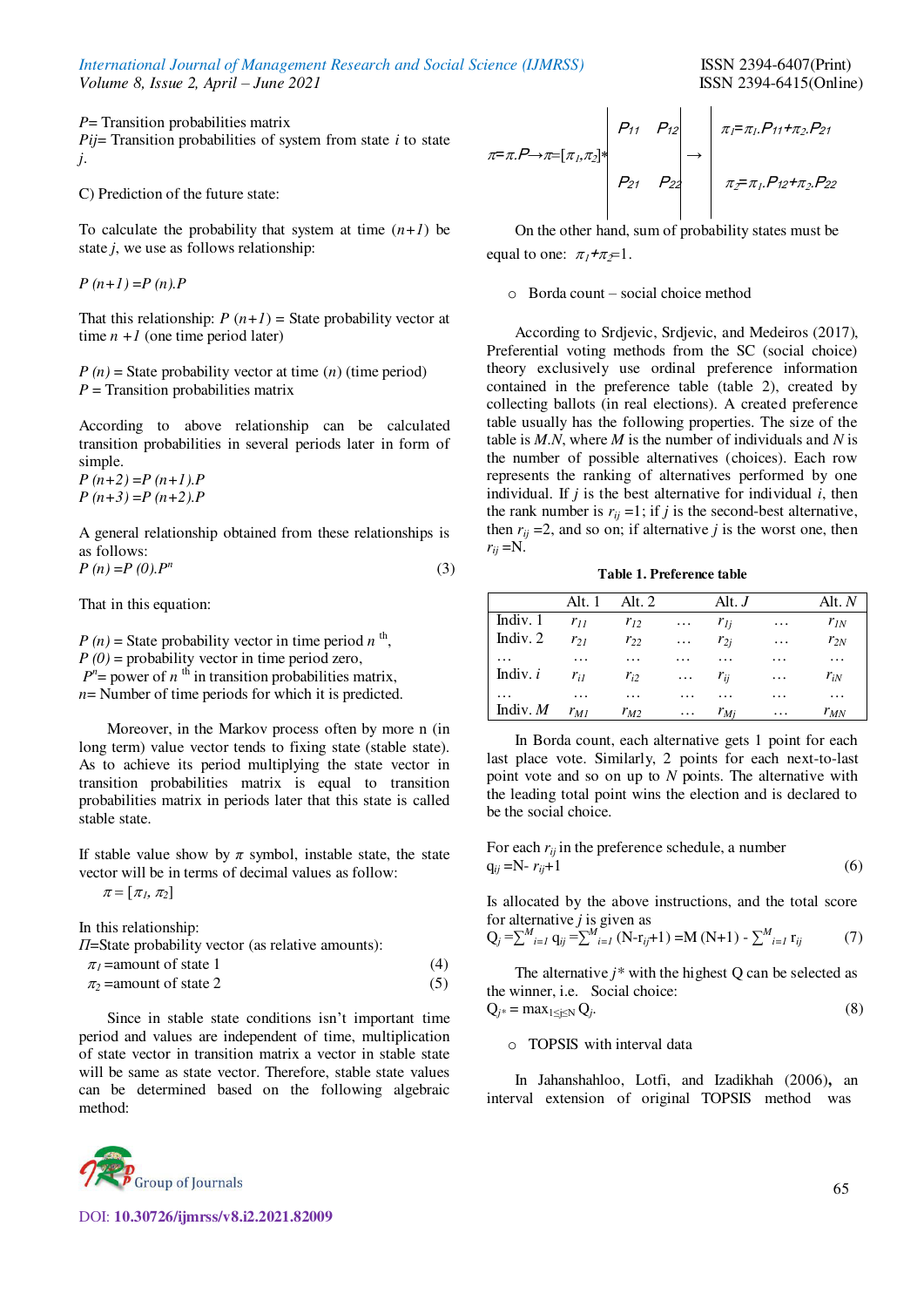proposed. This approach may be illustrate as follow.

1. Calculate the normalized decision matrix. The normalized value  $\bar{n}_{ii}$  is calculated as:

$$
\overline{n}_{ij}^{l} = x_{ij}^{l} / \sqrt{\sum_{j=1}^{m} (x_{ij}^{l})^{2} + (x_{ij}^{u})^{2}}, \quad j = l, ..., m, \quad i = l, ..., n, \quad (9)
$$
  

$$
\overline{n}_{ij}^{u} = x_{ij}^{u} / \sqrt{\sum_{j=1}^{m} (x_{ij}^{l})^{2} + (x_{ij}^{u})^{2}}, \quad j = l, ..., m, \quad i = l, ..., n \quad (10)
$$

2. Calculate the weighted normalized interval decision matrix. The weighted normalized value  $\bar{v}_{ij}$  is calculated as:

$$
\bar{\bm{v}}_{ij}^{l} = w_i \bar{\bm{n}}_{ij}^{l}, \quad j = 1, ..., m, \quad i = 1, ..., n,
$$
 (11)

 $i_j^u = w_i \overline{n}_i^u$ ,  $j = 1, ..., m, i = 1, ..., n,$  (12)

Where  $w_i$  is the weight of the  $i_{th}$  attribute or criterion, and  $\sum_{i=1}^{n} I^{n} = I$ .

3. Determine the positive ideal and negative ideal solution.

 $\vec{v}$  + =  $\{\vec{v}_1^+, ..., \vec{v}_n^*\}$  =  $\{(max_j \vec{v}_{ij}^u/i\epsilon_j), (min_j \vec{v}_{ij}^u/i\epsilon_j)\},$  (13)  $\vec{v} = {\vec{v}_1, ..., \vec{v}_n} = \{ (min_j \vec{v}_j / i \in I), (max_j \vec{v}_j / i \in J) \},$  (14) Where *I* is associated with benefit-type criteria and *J* is associated with cost-type criteria.

4. Calculate the separation measures, using the ndimensional Euclidean distance. The separation of each alternative from the solution is given as:

$$
\overline{\mathbf{d}}^+_{j} = \{ \sum_{i} \overline{\mathbf{e}}_I \overline{\left(\mathbf{v}_{ij}^{\ \ l} \cdot \overline{\mathbf{v}}_i + \right)^2} + \sum_{i} \overline{\mathbf{e}}_I \overline{\left(\mathbf{v}_{ij}^{\ \ u} \cdot \overline{\mathbf{v}}_i + \right)^2} \}^{1/2}, \quad j = 1, ..., m. \tag{15}
$$

Similarly, the separation from the negative ideal solution can be calculated as:

$$
\bar{\mathbf{d}}^{\cdot} = \{ \sum_{i} \mathbf{\bar{e}}_{I} \left( \bar{\mathbf{v}}_{ij}^{\ \mu} \cdot \bar{\bar{\mathbf{v}}}_{i} \right)^{2} + \sum_{i} \mathbf{\bar{e}}_{I} \left( \bar{\mathbf{v}}_{ij}^{\ l} \cdot \bar{\bar{\mathbf{v}}}_{i} \right)^{2} \}^{1/2}, \quad j = 1, \dots, m. \tag{16}
$$

5. Calculate the relative closeness to the ideal solution. The relative closeness of the alternative  $A_j$  with respect to  $\overline{A}^+$  is defined as:

$$
\vec{R}_j = \vec{d}_{j} / (\vec{d}_{j} + \vec{d}_{j}), \quad j = 1, ..., m.
$$
 (17)

Obviously, an alternative  $A_j$  is closer to the  $\overline{A}^+$  and farther from  $\overline{A}$ <sup>t</sup> as  $\overline{R}$ <sub>j</sub> approaches to 1.

(6) Rank the preference order. According to the closeness coefficient, we can identify the ranking of all alternatives and select the best one from possible alternatives.

#### **The extended approach (Proposed model)**

o The Markov chain-based approach

In many researches, Markov chain is often used for predicting long run attributes but not for discover the efficient electoral strategy for each candidate. The present



DOI: **10.30726/ijmrss/v8.i2.2021.82009**

paper points to this problem. Steps of proposed approach (for election result prediction by pre-election preference information to identify the efficient electoral strategy for each candidate) explained as follows.

*Step1*. Gaining votes received by each of candidates for first rank (or place) by same voters from diverse political wings in election (i.e., republicans, democrats, etc.), before and after the present of program by candidates (for instance, a few weeks/ months before the election).

*Step2*. Provide the transition matrix for people voting for candidates to identify voting changes from candidate to candidate after normalizing (column) such that; for {*a1, a2,*   $a_3$ ,  $P_{a1} = a_1/(a_1 + a_2 + a_3)$ ,  $P_{a2} = a_2/(a_1 + a_2 + a_3)$ , and  $P_{a3} = a_1/(a_1 + a_2 + a_3)$  $a_3/(a_1+a_2+a_3)$ .

*Step3*. Determine the initial-state probabilities into an initial-state vector.

*Step4*. Use the transition matrix and initial-state vector (multiplication of state vector in transition matrix) to reach the stable state condition (in other words, the process has convergence in iterative transformation and the calculation have been stabled).

*Step5*. Use the obtain results (competitor analysis) to discover recommendations and strategies to provide the efficient electoral strategy (recommended strategies, include, 1. Continue the current situation (status-quo) strategy, 2. Political advertising or electoral campaign strategy, and 3. Exit strategy) for each candidate [based on the set threshold, as discussed latter in this paper].

#### o The Borda's function-based approach

As noted earlier, according to Egecioglu and Giritligil (2011), the Borda rule is one of the most studied voting procedures in the social choice theory literature. However the efficiency of Borda's function is undeniable, there is a significant limit for it. This method is not capable of taking the different importance weights to voters. In this paper, to remove this constraint, a new Borda's function-based approach is highlighted. Whilst, each voter who has more knowledge, expertise and experience on a special field (political, economic, etc.) will have the highest score for it, and vice-versa. In this paper, we use Borda's function to compute the candidate scores in the election, but we alter the procedure of calculating the traditional Borda's function to the extended model. So, in the proposed method, first we assume that voters are categorized into various levels (in which the vote of voters in a higher level is more important than the ones in a lower level (table 2).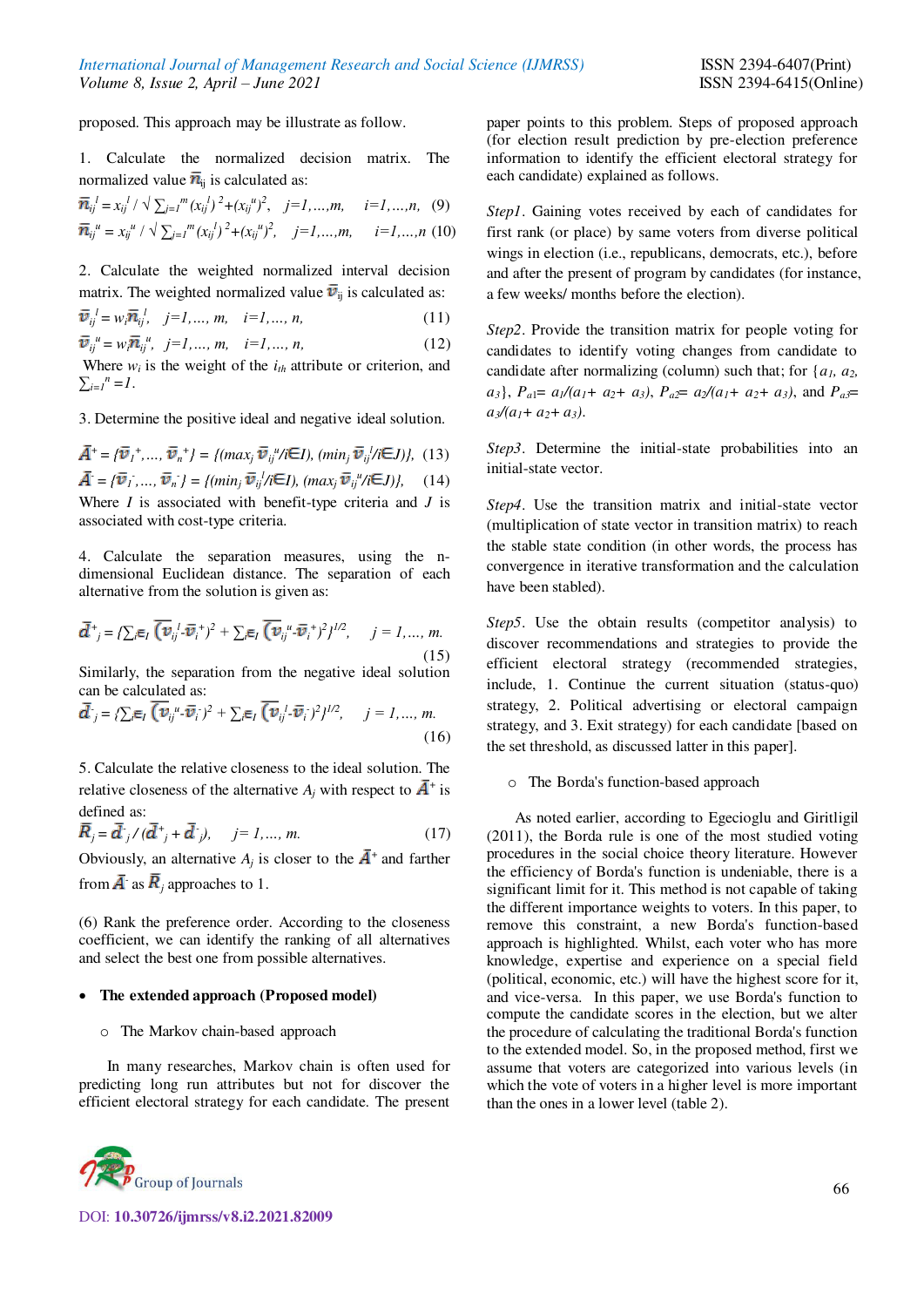## **Table 2. Classifying voters into several levels**

| Voter | Level    | Voter importance level  |
|-------|----------|-------------------------|
|       |          | $1 \geq 2 \geq  \geq m$ |
| 2     |          | $\cdots$                |
|       |          | $\cdots$                |
| ٠     | ٠        | .                       |
|       |          | $\cdots$                |
|       | $r_{MI}$ | $\cdots$                |

Here, we assume that the voter importance levels follow a linear function (y):  $y = \beta(t_i)$  (18)

Where  $\beta$  and  $t_i$  ( $i=1, 2, ..., m$ ), respectively, are the voter importance level (determined by super decision maker [supra DM], as discussed latter in this paper]) and level number. *Β≥1* and integer as well.

It is also worth noting here that, according to Hwang and Lin (1987), Borda's function is homogeneous, monotonic, Pareto optimal, anonymous, and neutral. Before continuing, it is necessary to define these characteristics.

#### **Neutrality**

This property says that the social choice will be reversed if every voter reverses his/her vote. In other words, the system should treat all candidates equally.

#### **Anonymity**

This property is in accordance with the principle of one person-one vote. Further, the system gives equal weight to each voter.

#### **Monotonicity**

This property means that, if a voter moves *x* upward in his ranking and leaves the relative standing of the others unchanged, then candidate *x* will stand at least as well relative to each other candidate as before. It also holds if several voters make changes in *x'<sup>s</sup>* favor.

#### **Homogeneity**

This property explains that a voter indifferent among several candidates can be replaced by several fractional voters holding symmetric views on them, for example, if a voter is indifferent between *x* and *y*, he/she is replaced by two voters, each with same preferences as the original except that one prefers *x* to *y* and the other *y* to *x*.

Finally, the meaning of *Pareto Optimality* is that if every voter thinks *x* is better than *y* (or at least as good as), then so does society. The Pareto optimality is also referred to as unanimity (Hwang & Lin, 1987).

Notice:

- A. Regarding the power relation system amongst the DMs (in other words, voters importance level), one of them may be a supra-DM, who usually has a hierarchical position in the organization's structure that is higher than that of the other DMs (Almedia, Morais, and Nurmi, 2019).
- B. To state the obvious, the proposed approaches violate the neutrality and anonymity characteristics.

#### *TOPSIS with interval data-based approach*

TOPSIS is a practical and useful technique for ranking and selection of a number of externally determined alternatives through distance measures (Shih, Shyur, and Lee, 2007). This method was established by Hwang and Yoon (1981). While, Jahanshahloo, Lotfi, and Izadikhah (2006) extended TOPSIS for decision making problems with interval data.

On the other side, a voting rule solves the collective decision problem where voters must jointly choose one among a number of possible candidates (alternatives) on the basis of reported ordinal preferences (Egecioglu and Giritligil, 2011). Meanwhile, the TOPSIS with interval data method is unable to manage appropriately ordinal information. Therefore, first we used the transformation of ordinal preference information to interval data developed by Wang, Greatbanks, and Yang (2005), and then solve the non-ordinal MCDM problem using the TOPSIS with interval data method. In the following, we briefly set known the above methods as follows.

#### **Converting Ordinal Data to Interval Number model**

According to Wang, Greatbanks, and Yang (2005), method for strong ordinal preference information  $y_{r1}$  $y_{r2}$  $>$  ...  $y_{m}$ , we have the following ordinal relationships after scale transformation:

$$
I \geq \hat{y}_{rl}, \ \hat{y}_{rj} \geq X_r \hat{y}_{r, j+1} \ (j=1,...,n-1) \ and \ \hat{y}_m \geq \sigma_r
$$
 (19)

Where  $X_r$  is a preference intensity parameter satisfying  $X_{r>l}$ provided by the DM and  $\sigma_r$  is the ratio parameter also provided by the DM. the resultant permissible interval for each  $\hat{y}_r$  can be derived as follows:

$$
\hat{y}_{rj} \in [\sigma_r X_r^{n-j}, X_r^{l-j}], j=1, 2, ..., n \text{ with } \sigma_r \le X_r^{l-n}
$$
 (20)

#### **Numerical example**

In order to illustrate the application of the proposed methods in this paper, three examples are given as follows.

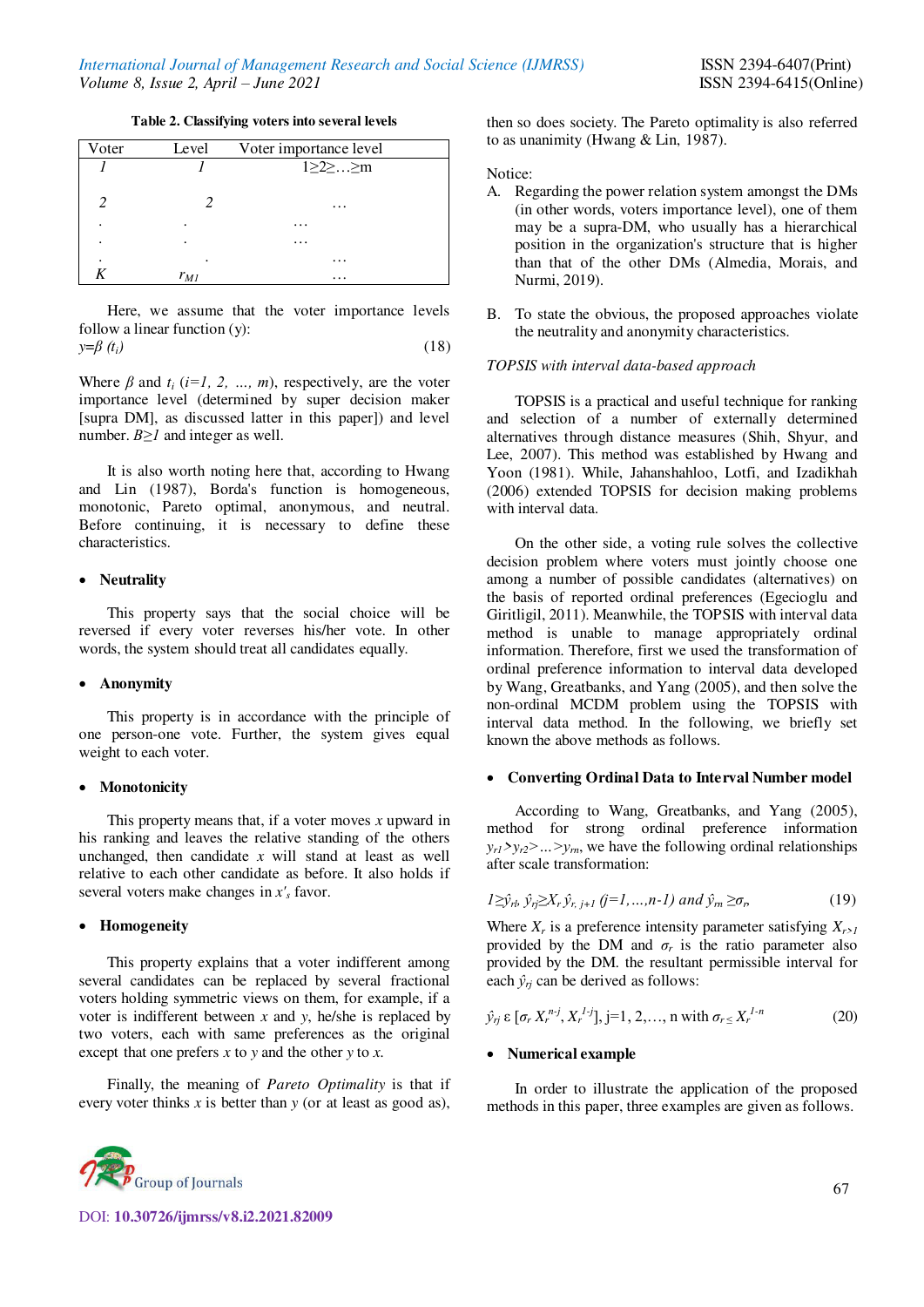*Example 1 (For Markov-based approach)* 

Assume that  $\{a, b, c, d\}$  be the set of candidates for a 100 voter election problem. A few weeks / months before

the election, the results of two survey (with the same voters, from different political parties, before and after the present of programs by four candidates (in step 1] are as follows (table 3).

| Candidate | Votes received  | Add |              |   |   |   | Lose |   |    | Change measure |    |    | Votes received |
|-----------|-----------------|-----|--------------|---|---|---|------|---|----|----------------|----|----|----------------|
|           | by four         | h   | $\mathbf{C}$ | đ | a | b |      |   | a  | h              | c  | đ  | by four        |
|           | candidates for  |     |              |   |   |   |      |   |    |                |    |    | candidates for |
|           | first place* ** |     |              |   |   |   |      |   |    |                |    |    | first place*** |
| a         | 29              |     |              |   |   |   |      |   | 18 | 3              | ◠  |    | 28             |
|           |                 |     | O            | 6 |   |   | 4    | 0 |    | 8              | 0  | h  | 21             |
| c         | 23              |     | 0            |   |   |   |      |   |    | 4              | 18 | 2  | 28             |
|           | 33              |     |              |   |   | h |      |   |    | 0              | 2  | 19 | 23             |
|           | 100             |     |              |   |   |   |      |   |    |                |    |    | 100            |

**Table 3. The voter preferences** 

Note: \*.A voter chooses only his/ her favorite candidate instead of ranking them all,

\*\*. Before the present of program by candidate,

\*\*\*. After the present of program by candidate.

Now consider how to obtain the elements of the transition matrix (table 4) [in step 2]. For instance, for *Pa,a*: *Pa,a*=18/ (18+7+3+1)=0.621

**Table 4. The transition matrix [P(0)]** 

|   |       |       | с     |       |
|---|-------|-------|-------|-------|
| a | 0.621 | 0.200 | 0.087 | 0.152 |
|   | 0.241 | 0.533 | 0.000 | 0.182 |
| ◠ | 0.103 | 0.267 | 0.783 | 0.091 |
|   | 0.034 | 0.000 | 0.130 | 0.576 |
|   |       |       |       |       |

The entry in table 4, presents the probability of transition from the state corresponding *i* to the state corresponding to *j*. according to the above table (i.e., for first candidate), the vote received that began in *a*, 62%cwill again be in first place, 24% will be in *b*, 10% will be in *c*, and 3%will be in *d*, respectively.

In step 3, we determine the initial-state probabilities vector. Assume that, the initial distribution indicates the actual voter (the first column in table 3) in the system, thus, the vector is as follows. For instance, for  $P_a^{(0)}$ :  $P_a^{(0)} = 29/(29+15+23+33) = 0.290$ 

|              | 0.290                                          |  |
|--------------|------------------------------------------------|--|
|              | $\begin{bmatrix} 0.150 \\ 0.230 \end{bmatrix}$ |  |
| $\mathbf{p}$ |                                                |  |
|              | 0.330                                          |  |

In step 4, we use the transition matrix and initial-state vector to reach the stable state condition. Thus:

|  |  | $\begin{bmatrix} 0.621 & 0.200 & 0.087 & 0.152 \end{bmatrix}$ $\begin{bmatrix} 0.290 & 0.280 \end{bmatrix}$                                                                                           |  |  |
|--|--|-------------------------------------------------------------------------------------------------------------------------------------------------------------------------------------------------------|--|--|
|  |  | $\begin{bmatrix} 0.241 & 0.533 & 0.000 & 0.182 \end{bmatrix}$ $\begin{bmatrix} 0.150 & 0.210 \end{bmatrix}$                                                                                           |  |  |
|  |  | $P(1) = \begin{vmatrix} 0.103 & 0.267 & 0.783 & 0.091 \\ 0.034 & 0.000 & 0.130 & 0.576 \end{vmatrix}$ . $\begin{vmatrix} 0.230 \\ 0.330 \end{vmatrix} = \begin{vmatrix} 0.280 \\ 0.230 \end{vmatrix}$ |  |  |
|  |  |                                                                                                                                                                                                       |  |  |



DOI: **10.30726/ijmrss/v8.i2.2021.82009**

As can be seen from above, after one transition, the distribution will be 28% of votes for *a*, 21% for *b*, 28% for *c*, and 23% for *d*, respectively.

#### Then in, transition:

 $P(1) = (0.280, 0.210, 0.280, 0.230),$  $P(2) = (0.275, 0.221, 0.325, 0.179),$  $P(3) = (0.270, 0.217, 0.358, 0.155),$  $P(4) = (0.266, 0.209, 0.380, 0.145),$ P (5) = (0.262, 0.202, 0.394, 0.142),  $P(6) = (0.259, 0.197, 0.402, 0.142),$  $P(7) = (0.256, 0.193, 0.407, 0.143),$  $P(8) = (0.255, 0.191, 0.410, 0.144),$  $P(9) = (0.254, 0.190, 0.411, 0.145),$  $P(10) = (0.253, 0.189, 0.412, 0.146),$  $P(11) = (0.253, 0.188, 0.412, 0.147),$  $P(12) = (0.253, 0.188, 0.412, 0.147).$ 

Results that obtained in the eleventh iteration, identically repeated in twelfth iteration. In other words, no change, so we stop here. Further, we can see that the third candidate (*c*) is ranked first, and the forth candidate (*d*) is ranked last (Fig. 1).



**Fig. 1: The comparative results**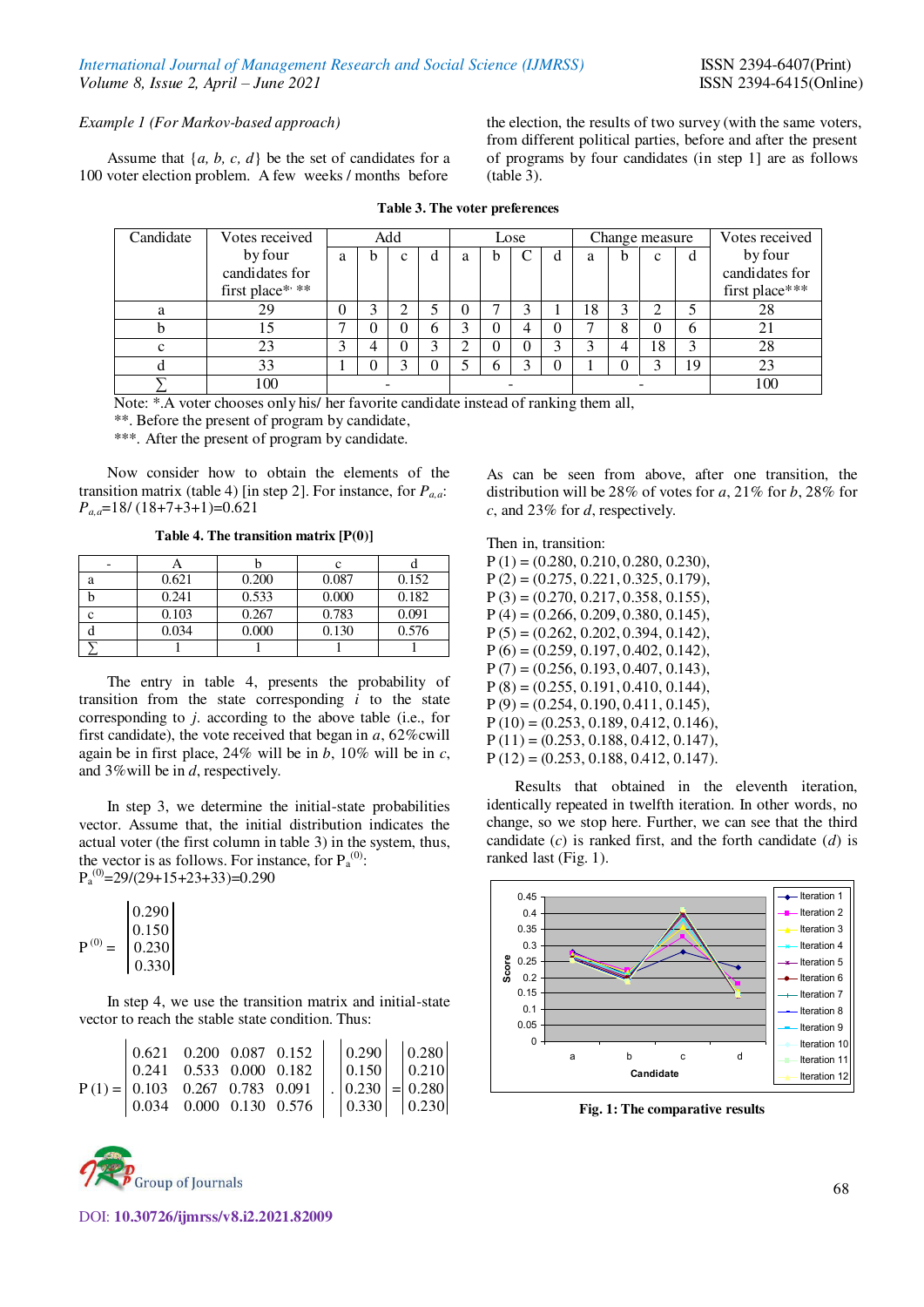In step 5, we use the obtain result (in previous step) to discover recommendation and strategies to provide the efficient electoral strategy for each candidate, as follows.

Here, assume that, strategies for candidate include the following:

*For best-ranked candidate, continue the current situation (status-quo) strategy is suggested -* For topranked candidate, resume the current situation strategy is suggested, If the distance between the two near candidates (best-rank candidate with other candidate) was compared with the set threshold (notice; the threshold value should be determined by expert or supra DM), while, the difference was more than the threshold.

*For candidate between two best and worst rank, the political advertising (or electoral campaign) strategy is recommended -* For candidate between two best and worst rank, the political promotion (or electoral campaign) strategy is suggested, if the distance between the two candidates is shorter than the set threshold, this strategy is emphasized. Nevertheless, most candidates between the best rank and worst rank candidates are expected to be here.

*For worst ranked candidate, the exit strategy is suggested -* For worst ranked candidate, the exit strategy is suggested, if the distance between the two near candidate (worst rank candidate with other candidate) is greater than the set threshold. If not, it is subject to strategy number 2 (the political advertising/ or electoral campaign strategy).

In this section, this resultant value  $[P (12) = (a=0.253,$ *b=0.188, c=0.412, d=0.147*)] will be compared with 0.060, i.e., threshold value. thus,

## *For best-ranked candidate:*

Distance (Best-ranked candidate score - other candidate score) =  $(c-a)$  =  $\vert 0.412 - 0.253 \vert = 0.159 > 0.060$ .

Because the difference is greater than the threshold value, the first strategy is recommended for candidate with the best rank (in other words, candidate of *c*). *Notice;* because the difference between the two nearest candidates (best rank candidate with other candidate) is greater than the threshold, calculation is not performed for the rest candidates.

## *For worst-ranked candidate:*

Distance (worst ranked candidate score - other candidate score) =  $(d-b)$  =  $\vert$  0.147-0.188  $\vert$  = 0.041 > 0.060.

Because the difference is not greater that the threshold value, the last strategy (in other words, exit strategy) is suggested for two candidates (candidates of *d* and *b*).



*For rest of candidate (here, candidate of a):*

Distance (rest of candidate score - worst ranked candidate score) =  $(a-c)$  =  $\vert 0.253 - 0.412 \vert = 0.159 > 0.060$ .

## Distance (rest of candidate score - best ranked candidate score) =  $(a-b)$  =  $\vert 0.253 - 0.188 \vert = 0.065 > 0.060$ .

Because the difference between *a, b* and *a, c* is greater than the threshold value respectively, then this candidate (*a*) does not belong to the first and third strategies and should think about the second strategy (the political advertising/ or electoral campaign strategy). As can be concluded from the above-mentioned consequences, the proposed approach applies the information of shifts in ideas after the presentation of programs by the candidates, to achieve the efficient electoral strategy for each candidate. Therefore, the first, second, and third strategy (continue the current situation, the political advertising or electoral campaign, and exit strategy) is recommended for candidate of *c*, *a*, and *b & d*, respectively.

#### *Example 2 (For Borda's function-based approach)*

Assume that  $\{a, b, c, d\}$  be the set of candidates for a 30 voter election problem. For the first step, the list of the voter's preferences, which is called a profile, classifying voters, the modified voter preferences, and summary of voter's preferences, is (table 5-8):

**Table 5. The voter preferences** 

| Voter number                | Number of | Preference    |
|-----------------------------|-----------|---------------|
|                             | voter     |               |
| 1, 2, 3, 6, 12, 15, 18, 21, | 10        | a>h> c> d     |
| 26, 29                      |           |               |
| 4, 5, 8, 9, 10, 13, 23, 30  |           | b > a > d > c |
| 7, 14, 19, 22, 27           |           | c > a > d > b |
| 11, 16, 17, 20, 24, 25, 28  |           | d>b>c>a       |
|                             | 30        |               |

**Table 6. Classifying voters into several categories** 

| Voter number           | Numbe | Level   | Voter                       |
|------------------------|-------|---------|-----------------------------|
|                        | r of  | (catego | importance                  |
|                        | voter | ry)     | $level*$                    |
| 3, 7, 22               | 3     |         | $\beta = 3$ , then          |
|                        |       |         | $y=3t_i$                    |
| 1,5,18, 21, 30         |       |         | $\overline{\beta=2}$ , then |
|                        |       |         | $y=2t_i$                    |
| 2, 4, 6, 8, 9, 10, 11, | 22    | 3       | $\beta=1$ , then            |
| 12, 13, 14, 15, 16,    |       |         | $y=1t_i$                    |
| 17, 19, 20, 23, 24,    |       |         |                             |
| 25, 26, 27, 28, 29     |       |         |                             |
|                        | 30    |         |                             |

Note:\*.notice here (i.e., for voter in category 1; voter 3), preference from a>b>c>d, convert to a>b>c>d + a>b>c>d  $+$  a>b>c>d.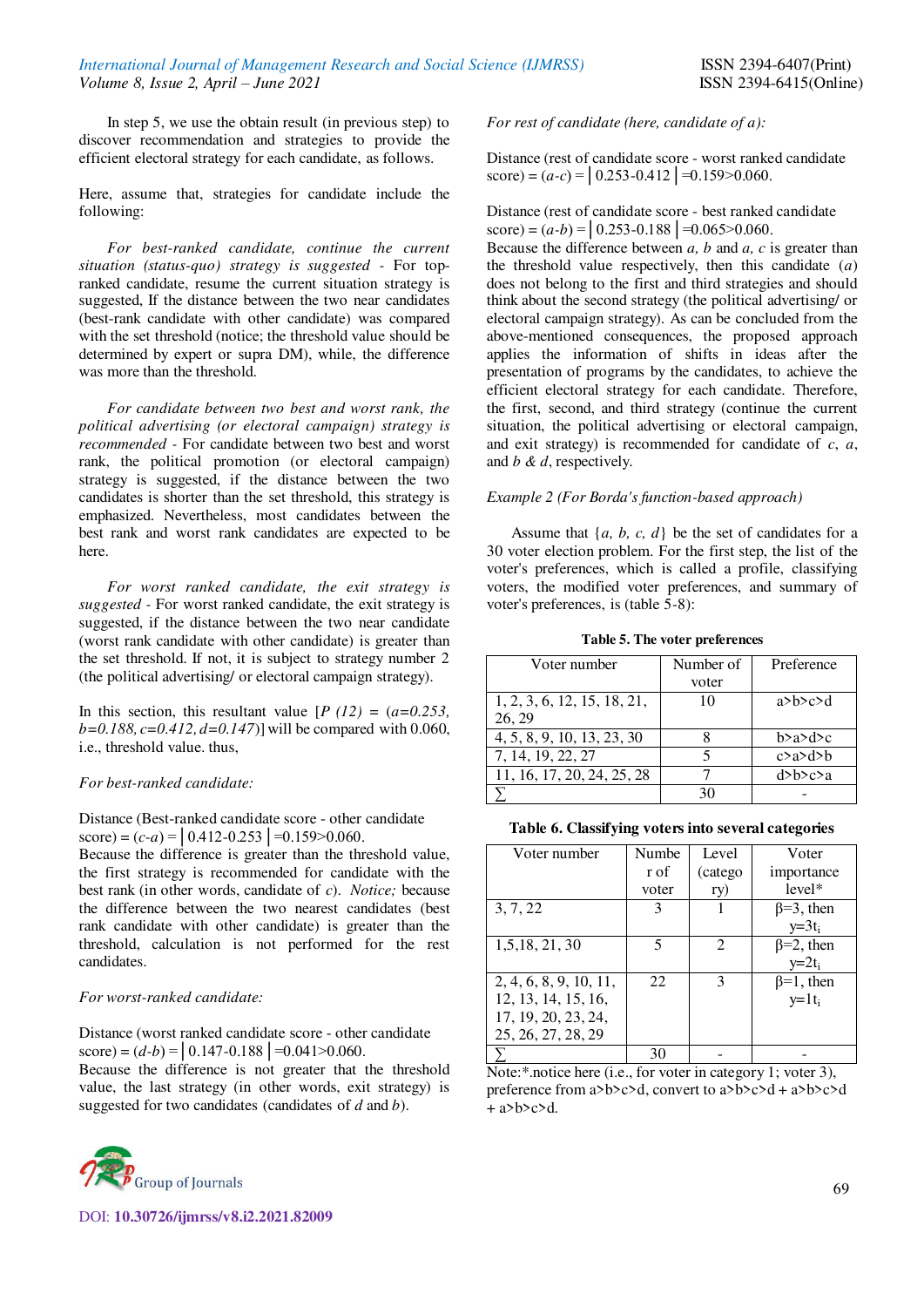#### **Table 7. The revised voter preferences (based on Equation [18] and table 5-6)\***

| Voter number    | Number of voter                 | Preference    |
|-----------------|---------------------------------|---------------|
| 1, 2, 3, 6, 12, | Voter no. $3 = 3t_i$            | $a$ >b>c>d    |
| 15, 18, 21, 26, | Voter no. 1, $18, 21 = 2t_i$    |               |
| 29              | Voter no. 2, 6, 12, 15,         |               |
|                 | $26, 29 = 1$ t <sub>i</sub>     |               |
| 4, 5, 8, 9, 10, | Voter no. $=$ 3t <sub>i</sub>   | b>a>d>c       |
| 13, 23, 30      | Voter no. 5, $30 = 2t_i$        |               |
|                 | Voter no. 4, 8, 9, 10, 13,      |               |
|                 | $23 = 1$ ti                     |               |
| 7, 14, 19, 22,  | Voter no. 7, $22 = 3t_i$        | c > a > d > b |
| 27              | Voter no. $= 2t_i$              |               |
|                 | Voter no. 14, 19, 27 = 1 $t_i$  |               |
| 11, 16, 17, 20, | Voter no. $=$ 3t.               | d>b>c>a       |
| 24, 25, 28      | Voter no. $- = 2t_i$            |               |
|                 | Voter no. 11, 16, 17, 20,       |               |
|                 | $24, 25, 28 = 1$ t <sub>i</sub> |               |
|                 |                                 |               |

Note:\*. Notice that the number of voter preferences increased from 30 to 41, by the proposed method.

**Table 8. The summary of voter's preferences** 

| Voter number        | Number of<br>voter | Preference    |
|---------------------|--------------------|---------------|
|                     |                    |               |
| 1, 2, 3, 6, 12, 15, | 15                 | $a$ >b>c>d    |
| 18, 21, 26, 29      |                    |               |
| 4, 5, 8, 9, 10, 13, | 10                 | b > a > d > c |
| 23, 30              |                    |               |
| 7, 14, 19, 22, 27   |                    | c > a > d > b |
| 11, 16, 17, 20, 24, |                    | d>h> c> a     |
| 25, 28              |                    |               |
|                     |                    |               |

Then, solved current problem (table 8) using a conventional Borda's function algorithm. In continuation, the Borda count for candidate of *a* is given by:

 $(a) = (No. 1<sup>st</sup> place votes)*4 + (No. 2<sup>nd</sup> place votes)*3 +$ (No. 3<sup>rd</sup> place votes)\*2 + (No. 4<sup>th</sup> place votes)\*1 = (4\*15) +  $(3*10) + (3*9) + (1*7) = 124$ ,

#### Similarly,

 $(b)=115$ ,  $(c)=90$ ,  $(d)=81.$ 

From the above results, it can be easily derived that, the implied ranking candidate is as follows.

*a*>*b*>*c*>*d*

As can be seen, the first candidate (*a*) has the best performance, so the winner with this method is *a*. The question typically asked is which candidate will win if the conventional Borda method is used?



With no intension to describe the whole procedure, we shall only point to the final results (based on table 5), thus:

 $(a)= 86,$  $(b)= 88,$ 

 $(c)=62,$ 

 $(d)= 64.$ 

From the above results, it can be concluded that, the ranking is as follows.

#### *b*>*a*>*d*>*c*

Therefore, the second candidate (*b*) has the best performance, so the winner with this method is *b*. A comparison of test results is given in table 9

#### **Table 9. The comparative results**

| Method               | Preference         |
|----------------------|--------------------|
| Conventional method* | b > a > d > c      |
| Proposed method**    | $a>$ b $\geq c>$ d |
| $\mathbf{r}$         |                    |

Note:\*. Based on voter preference matrix,

\*\*. Based on revised voter preference matrix.

As can be seen in table 9, the different between two models are crystal clear. This difference is due to the voter's weights considered. To say it better, voter's weights impact could greatly enhance the decision making process. So, *a* become the proper candidate instead of *b*.

## *Example 3 (For interval TOPSIS -based approach)*

Assume that a total of six candidates are presented based on four criteria (table 9), as follows.

#### **Table 10. The collective decision matrix (ranked candidates based on voter's consensus)\***

| Criteria  | $C_1$ ** | C <sub>2</sub> | $C_3$ |  |
|-----------|----------|----------------|-------|--|
| Candidate |          |                |       |  |
|           |          |                |       |  |
| А         |          |                |       |  |
| B         |          |                | า     |  |
| $\subset$ |          |                |       |  |
|           |          |                |       |  |
| E         |          |                |       |  |
|           |          |                |       |  |
|           |          |                |       |  |

Note:\*. Assume that the weight of criteria by supra DM is set as follows,  $C_2 > C_4 > C_1 > C_3$ , \*\*. Cost-type criteria.

In this step, we transform the matrix rating from ordinal format to the form of interval number (table 10-11), by Eq. (20), as follows.

 $\hat{y}_{rj}$  ε  $[\sigma_r X_r^{n-j}, X_r^{1-j}], j=1, 2,..., n$  with  $\sigma_r \leq X_r^{1-n}$ , further, according to the view point proposed by Wang, Greatbanks, and Yang (2005), X=1.12 and  $\sigma$  =0.1, respectively.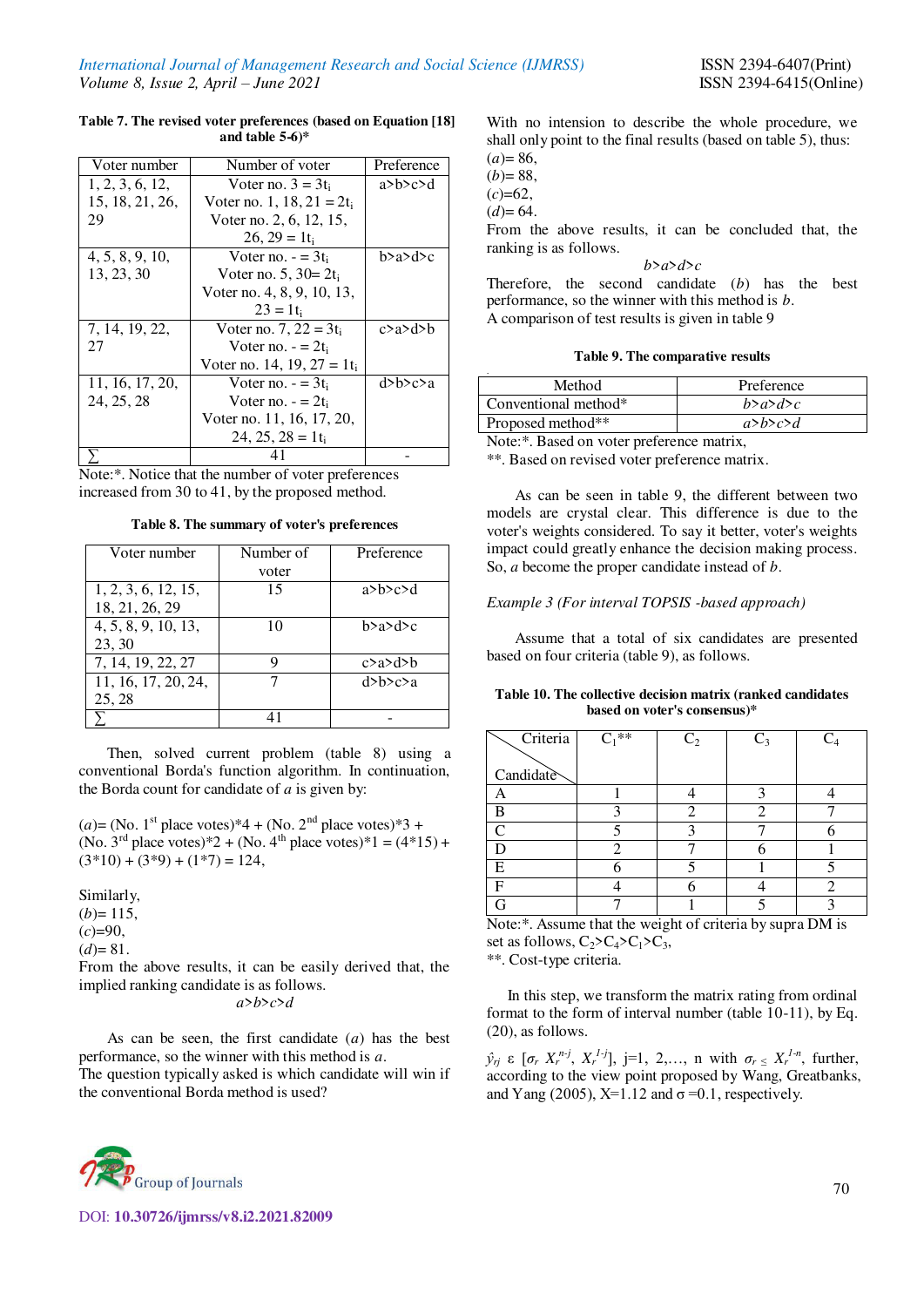|                      | Rank          | Lower bound                          | Upper bound             | Interval value |
|----------------------|---------------|--------------------------------------|-------------------------|----------------|
| For preferences      |               | $=0.1*(1.12)^{7-1}=0.197$            | $=(1.12)^{1-1}$ =1      | [0.197, 1]     |
|                      | 2             | $=0.1*(1.12)^{7-2}=0.176$            | $=(1.12)^{1.2} = 0.893$ | [0.176, 0.893] |
|                      |               | $=0.1*(1.12)^{7-3}=0.157$            | $=(1.12)^{1.3}$ =0.797  | [0.157, 0.797] |
|                      | 4             | $=0.1*(1.12)^{7-4}=0.140$            | $=(1.12)^{1.4}$ =0.712  | [0.140, 0.712] |
|                      | 5.            | $=0.1\sqrt[3]{(1.12)^{7.5}}=0.125$   | $=(1.12)^{1.5} = 0.636$ | [0.125, 0.636] |
|                      | 6             | $=0.\overline{1*(1.12)^{7.6}}=0.112$ | $=(1.12)^{1.6}$ =0.567  | [0.112, 0.567] |
|                      |               | $=0.1*(1.12)^{7-7}=0.100$            | $=(1.12)^{1.7} = 0.507$ | [0.100, 0.507] |
| For criteria weights |               | $=0.1\sqrt[3]{(1.12)^{4-1}}=0.140$   | $=(1.12)^{1-1}=1$       | [0.140, 1]     |
|                      | $\mathcal{L}$ | $=0.1*(1.12)^{4-2}=0.125$            | $=(1.12)^{1.2} = 0.893$ | [0.125, 0.893] |
|                      | 3             | $=0.1*(1.12)^{4.3}=0.112$            | $=(1.12)^{1.3} = 0.797$ | [0.112, 0.797] |
|                      | 4             | $=0.1*(1.12)^{4-4}=0.100$            | $=(1.12)^{1.4}$ =0.712  | [0.100, 0.712] |

# **Table 11. Transform matrix**

# **Table 12. The interval decision matrix \***

| Criteria    | ∩.**     |               | $\mathrm{C}_2$ |                          | $C_3$    |                        | $\rm{C_4}$ |                        |
|-------------|----------|---------------|----------------|--------------------------|----------|------------------------|------------|------------------------|
| Alternative | $x_{1j}$ | u<br>$x_{1j}$ | $x_{2j}$       | $x_{2j}^{\phantom{2i}u}$ | $x_{3j}$ | $x_{3j}^{\phantom{3}}$ | $X_{4j}$   | $x_{4j}^{\phantom{1}}$ |
| a           | 0.197    |               | 0.140          | 0.712                    | 0.157    | 0.797                  | 0.140      | 0.712                  |
| b           | 0.157    | 0.797         | 0.176          | 0.893                    | 0.176    | 0.893                  | 0.100      | 0.507                  |
| $\mathbf c$ | 0.125    | 0.636         | 0.157          | 0.797                    | 0.100    | 0.507                  | 0.112      | 0.567                  |
| d           | 0.176    | 0.893         | 0.100          | 0.507                    | 0.112    | 0.567                  | 0.197      |                        |
| e           | 0.112    | 0.567         | 0.125          | 0.636                    | 0.197    |                        | 0.125      | 0.636                  |
|             | 0.140    | 0.712         | 0.112          | 0.567                    | 0.140    | 0.712                  | 0.176      | 0.893                  |
| g           | 0.100    | 0.507         | 0.197          |                          | 0.125    | 0.636                  | 0.157      | 0.797                  |

Note:\*. The criteria weight based on table 10 is set as follows,  $C_1 = [0.112, 0.797]$ ,  $C_2$ = [0.140, 1],  $C_3$ = [0.100, 0.712],  $C_4$ = [0.125, 0.893], \*\*. Cost-type criteria.

 Next, when the TOPSIS method with interval number (Eq. 9-17) is applied, the following values are derived (table 12-17 and figure2).

| Criteria    |          |                               | C <sub>2</sub> |                               | $C_3$    |                               | $C_4$    |       |
|-------------|----------|-------------------------------|----------------|-------------------------------|----------|-------------------------------|----------|-------|
| Alternative | $X_{1j}$ | $\overline{x_1}^{\mathrm{u}}$ | $x_{2i}$       | $\overline{x_2}^{\mathrm{u}}$ | $X_{3i}$ | $\overline{x_3}^{\mathrm{u}}$ | $X_{4i}$ | $X_4$ |
| a           | 0.098    | 0.495                         | 0.069          | 0.353                         | 0.084    | 0.106                         | 0.069    | 0.353 |
| b           | 0.078    | 0.395                         | 0.087          | 0.442                         | 0.94     | 0.479                         | 0.050    | 0.251 |
| $\mathbf c$ | 0.062    | 0.315                         | 0.078          | 0.395                         | 0.54     | 0.272                         | 0.055    | 0.281 |
| d           | 0.087    | 0.442                         | 0.050          | 0.251                         | 0.060    | 0.304                         | 0.098    | 0.495 |
| e           | 0.055    | 0.281                         | 0.062          | 0.315                         | 0.106    | 0.536                         | 0.062    | 0.315 |
|             | 0.069    | 0.353                         | 0.055          | 0.281                         | 0.075    | 0.382                         | 0.087    | 0.442 |
| g           | 0.050    | 0.251                         | 0.098          | 0.495                         | 0.067    | 0.341                         | 0.078    | 0.395 |

Table 13. The interval normalized decision matrix  $\langle \overline{n}_{ij} \rangle$ 

| Criteria     |          |                                  | $\mathrm{C}_2$ |                                     | $\mathrm{C}_3$ |       | $C_4$    |       |
|--------------|----------|----------------------------------|----------------|-------------------------------------|----------------|-------|----------|-------|
| Alternative  | $X_{1j}$ | $\overline{x}_{1j}^{\mathrm{u}}$ | $x_{2j}$       | $\overline{x}_{2j}^{\phantom{2i}u}$ | $X_{3i}$       | $X_3$ | $X_{4i}$ | $X_4$ |
| a            | 0.011    | 0.395                            | 0.010          | 0.353                               | 0.008          | 0.075 | 0.009    | 0.315 |
| b            | 0.009    | 0.315                            | 0.012          | 0.442                               | 0.009          | 0.341 | 0.006    | 0.224 |
| $\mathbf{c}$ | 0.007    | 0.251                            | 0.011          | 0.395                               | 0.005          | 0.194 | 0.007    | 0.251 |
| d            | 0.010    | 0.353                            | 0.007          | 0.251                               | 0.006          | 0.216 | 0.012    | 0.442 |
| e            | 0.006    | 0.224                            | 0.009          | 0.315                               | 0.011          | 0.382 | 0.008    | 0.281 |
|              | 0.008    | 0.281                            | 0.008          | 0.281                               | 0.008          | 0.272 | 0.011    | 0.395 |
| g            | 0.006    | 0.200                            | 0.014          | 0.485                               | 0.007          | 0.243 | 0.010    | 0.353 |

Note:\*. Based on table10;  $W_j = (C_1 = [0.112, 0.797], C_2 = [0.140, 1], C_3 = [0.100, 0.712], C_4 = [0.125, 0.893]).$ 

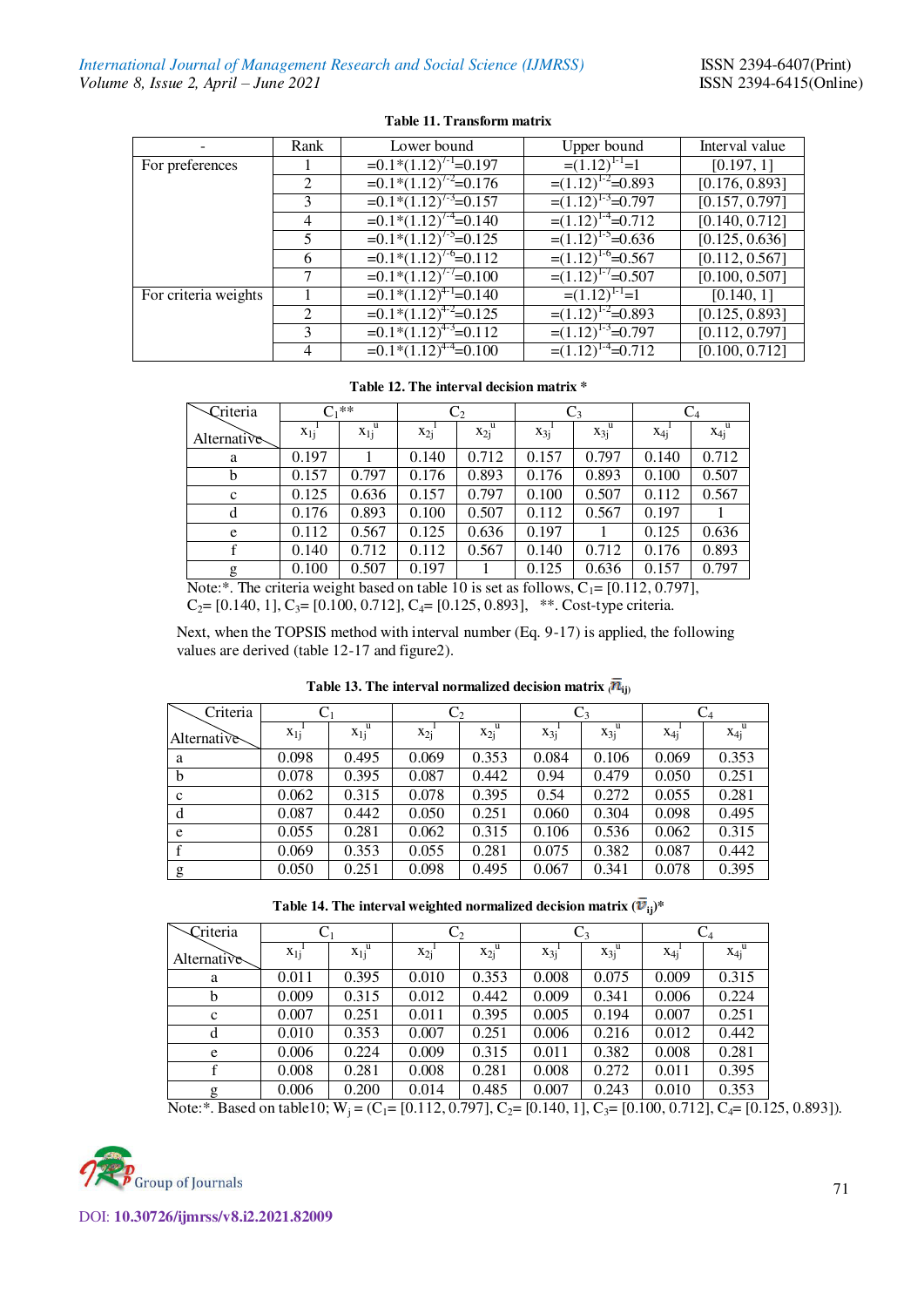Table 15. The positive and negative ideal solution  $(\bar{A})$ 

| $\qquad \qquad \blacksquare$ |       |       |       | ے ک   |
|------------------------------|-------|-------|-------|-------|
| Ā+                           | 0.006 | 0.495 | 0.382 | 0.442 |
|                              | 0.395 | 0.007 | 0.005 | 0.006 |

| that of the eleventh iteration $(P(11) = (a=0.253, b=0.188,$      |
|-------------------------------------------------------------------|
| $c=0.412$ , $d=0.147$ ). this difference is due to the present of |
| program by candidate considered. So, $c(0.412)$ becomes           |
| the suitable candidate instead of $a$ and $c$ (0.280, 0.280,      |
| respectively). In continuation, we use the information of         |
| shifts in opinions after the present of programs by               |
| candidates, to achieve the efficient electoral strategy (by a     |
| set of threshold) for each candidate (table 18).                  |
|                                                                   |

**Table 19. The summary of results** 

| Candi       | Recommende                                                             | Description (action plan)                                                                                                                                                                                                                                                                                                  |
|-------------|------------------------------------------------------------------------|----------------------------------------------------------------------------------------------------------------------------------------------------------------------------------------------------------------------------------------------------------------------------------------------------------------------------|
| date        | d strategy                                                             |                                                                                                                                                                                                                                                                                                                            |
| a           | Strategy 2<br>(the political<br>advertising/<br>electoral<br>campaign) | • Promotion on social media<br>• Promotion by radio, TV,<br>newspaper, E-mail lists,<br>sent text message, etc.<br>• Combating fake news<br>• Wrote about your<br>experience and skills on a<br>personal website or blog<br>• Create an opportunity for<br>on-line discussion<br>• Increasing their advertising<br>budget. |
| h           | Strategy 3<br>(exit strategy)                                          | • Full exit from election and<br>planning for the next<br>elections<br>• Coalition and support a<br>candidates who has closer<br>goals and aspiration with<br>you.                                                                                                                                                         |
| $\mathbf c$ | Strategy 1<br>(continue the<br>current<br>situation)                   | • Continuation of previous<br>programs (or strategies)<br>because of their<br>effectiveness.                                                                                                                                                                                                                               |
| d           | Strategy 3<br>(exit strategy)                                          | • Full exit from election and<br>planning for the next<br>elections<br>Coalition and support a<br>candidates who has closer<br>goals and aspiration with<br>you.                                                                                                                                                           |

In example 2; as can be seen in table 8, the differences between two models are clear. The candidate ranking is *a*>*b*>*c*>*d*. this differs from that of the conventional Borda's function model  $(b>a>d>c)$ . Because the DMs weights (or voters weights) are considered into the proposed method. In this situation, *a* will be the suitable candidate instead of *b*.

In example 3; according to the results of table 17 (notice, first the ordinal data were transformed into interval number and then input them into the model), we can find

| Table 16. Distance of each alternative from the positive ideal |  |  |
|----------------------------------------------------------------|--|--|
| solution $(\mathbf{d}^+)_1$                                    |  |  |

| $v \cdot w \cdot v \cdot v \cdot v$ |  |  |                                                                                                                           |  |  |  |  |
|-------------------------------------|--|--|---------------------------------------------------------------------------------------------------------------------------|--|--|--|--|
|                                     |  |  | $\bar{d}_1^+ \, \, \bar{d}_2^+ \, \, \bar{d}_3^+ \, \, \bar{d}_4^+ \, \, \bar{d}_5^+ \, \, \bar{d}_6^+ \, \, \bar{d}_7^+$ |  |  |  |  |
|                                     |  |  |                                                                                                                           |  |  |  |  |

**Table 17. Distance of each alternative from negative ideal** 

| solution $(\mathbf{d}^{\prime})$ |  |    |                                                         |  |  |  |  |
|----------------------------------|--|----|---------------------------------------------------------|--|--|--|--|
| $d_{-}$                          |  | d. |                                                         |  |  |  |  |
|                                  |  |    | $0.606$   0.706   0.629   0.665   0.681   0.669   0.753 |  |  |  |  |

| Table 18. Closeness coefficient $(K_i)$ |                                                       |  |  |  |  |  |  |  |
|-----------------------------------------|-------------------------------------------------------|--|--|--|--|--|--|--|
|                                         |                                                       |  |  |  |  |  |  |  |
|                                         | 0.417   0.465   0.443   0.446   0.465   0.455   0.493 |  |  |  |  |  |  |  |



**Fig. 2: The comparative results** 

From the above results, it can be concluded that, the priorities is as follow:

*g* [0.493] > *e* [0.465] ≈ *b* [0.465] > *f* [0.455] > *d* [0.446] > *c*  $[0.443]$  >  $a$   $[0.417]$ 

Therefore, the winner with this method is seventh candidate  $(g)$ . While, 1<sup>st</sup> candidate  $(a)$  have very bad performance.

## **4. Discussion**

In example 1; we can find the  $P(1) = (a=0.280,$ *b=0.210, c=0.280, d=0.230*). This priority is different from

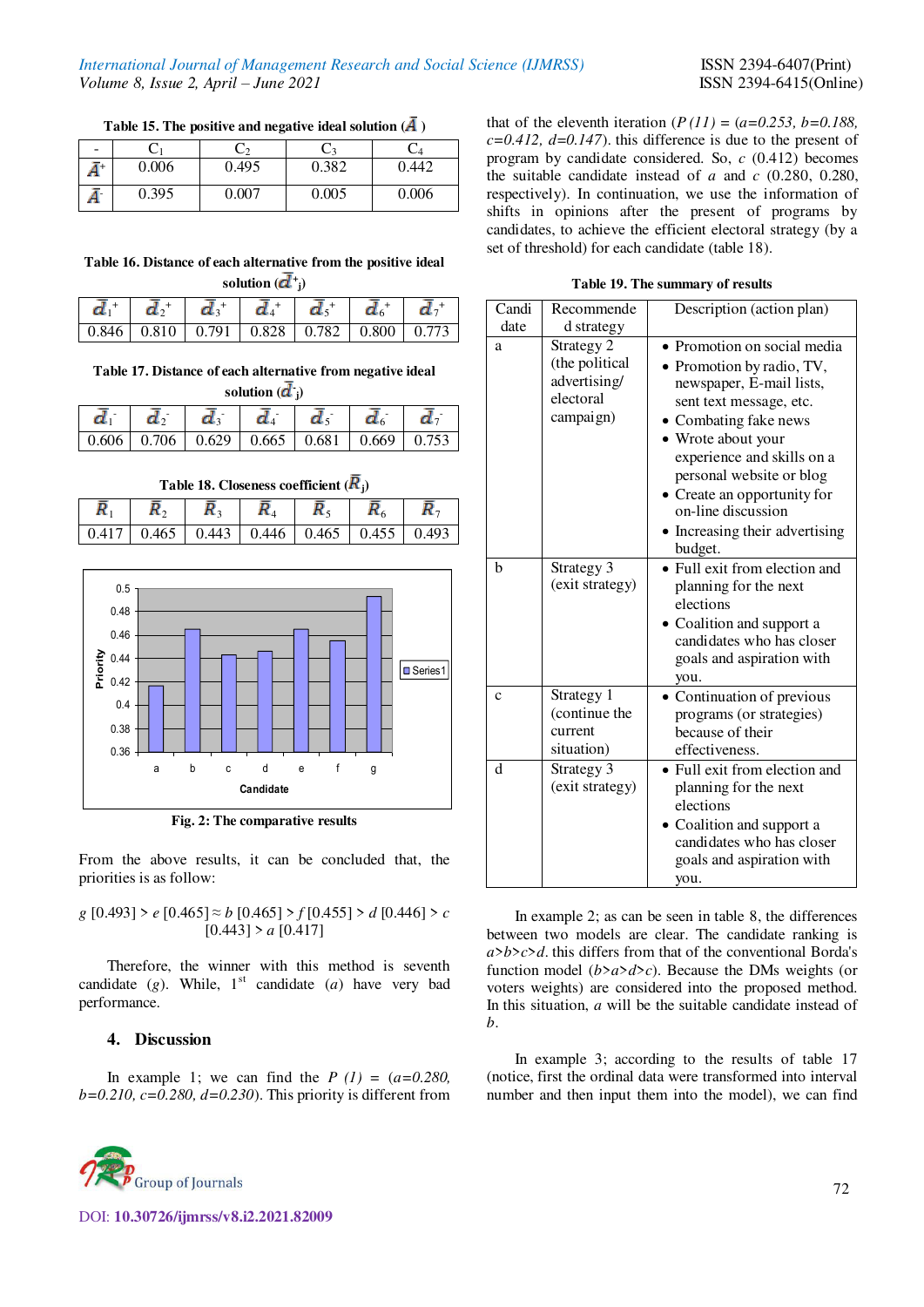the priority is 7 [0.493] > 5 [0.465]  $\approx$  2 [0.465] > 6  $[0.455]$  > 4  $[0.446]$  > 3  $[0.443]$  > 1  $[0.417]$ . In compare to conventional ordinal method (i.e., Borda, Mean rank, Copeland, etc.), the proposed method is this paper has attractive advantage. So, the results are presented in both ordinal and cardinal form.

On the other side, according to Mohaghar, Kashef, and Khanmohammadi (2014), in order to find a solution to the problem, a variety of authors have tried to combine two or more techniques through shifting the solution in a specific stage to another technique or using results of one as input of another based on a logical idea. These innovative approaches can both cover the weaknesses of different techniques and pave the way to benefit from the advantages of all involved techniques simultaneously. The proposed model addresses this problem. hence, first the ordinal data were transformed into interval number (by Wang et al. [2005] transformation formula) and then input them into the MCDM model (particularly, TOPSIS with interval data, by Jahanshahloo et al. [2006]). Therefore, voters and candidates can more assurance o the results by using a systematic model. Finally, findings in this paper confirm the effectiveness of proposed methods.

## **5. Conclusion**

According to Aghayi and Tavana (2019), obtaining a group ranking or a winning candidate from individual's preferences on a set of alternatives is an important group decision problem with social choice and voting system implications. Nevertheless, several solutions have been proposed for solving this problem too. In this paper voting system and some famous models have been studied from different perspectives. So, we propose three new approaches (1. election result prediction by pre-election preference information using Markov chain model [to identify the efficient electoral strategy for each candidate]. 2. Improved Borda's function method using the weights of decision makers [or voters]. And 3.a new interval TOPSISbased approach using ordinal set of preferences [so, data is ordinal form that first convert to interval value and then input them into the conventional interval TOPSIS model]) for ranking candidates in voting systems. In continuation, in order to illustrate the application of the proposed methods in this paper, three examples are given. So, in example 1, we use the information of shifts in opinions after the presentation of programs by the candidates (from *P (1)* = (*a=0.280, b=0.210, c=0.280, d=0.230*) to *P (11)* = (*a=0.253, b=0.188, c=0.412, d=0.147*), to achieve the efficient electoral strategy (by a set threshold) using Markov chain model for each candidate. In brief, the first, second, and third strategy (continue the current situation, the political advertising or electoral campaign, and exit strategy) is recommended for candidate of *c*, *a*, and *b & d*,

respectively. In example 2, as can be seen in table 8, we can find the ranking *a*>*b*>*c*>*d*. this ranking is different from that the conventional approach (Borda's function method)  $b > a > d > c$  respectively. This difference is due to the DMs weights (or voter's weights) considered. In addition, in example 3, we first transform ordinal preferences to interval number and then input them into the conventional interval TOPSIS model. Nevertheless, as can be seen in table 17, we can find the priority is  $g$  [0.493]  $> e$ *[0.465] ≈ b [0.465] > f [0.455] > d [0.446] > c [0.443] > a [0.417]*.in compare to conventional ordinal method (i.e., Borda, Rank mean, Copland, etc.), the proposed method in this paper has attractive advantage. So, the results are presented in both ordinal and cardinal form.

We think that, the attractiveness of the proposed models is that they are direct and ensures transparency in the decision process (because of the proposed methods is a novel approach sourcing from Markov chain model, Borda's function and interval TOPSIS method), it sustains group/ collective decision making problems, and do not require the modify the conventional methods. On the other hand, it does not need the extra data from DM or voters, and the results can give more assurance by applying systematic model. As a general fact, this paper offers a framework for reducing the wrong option winner risks associated with voting systems.

In sum, the finding in this paper confirms the effectiveness of propose methods. However, the proposed approaches have some notable limitations; for example, it requires a rather long calculation (in the data preprocessing step). In addition, proposed methods (particularly, transformation formula from ordinal form to interval form), has been developed for the Data Envelopment Analysis (DEA) environment. Since, this could cause some bias in the final results. So, more studied are needed. Furthermore, according to Bouyssou, Marchant, and Perny (2009), the many results obtained in social choice theory are valuable for multi-criteria decision aiding. Hence, these results can be used in both sections. Finally, it is expected that the new approach proposed in this paper can play an important role in the studies and applications of the Multi Criteria Group Decision Making (MCGDM) and voting systems. So, the MCGDM and voting systems problem can be solved effectively and efficiently.

#### **Reference**

- [1] Aghayi, N, and Tavana, M. (2019). A novel three-stage distancebased consensus ranking method. Journal of Industrial Engineering International, 15(2019), 17-24.
- [2] Alam, M. M., Mezbahuddin, M., and Shoma, S. N. (2015). Election result prediction system using hidden Markov model [HMM]. International Journal of Computer Applications, 129(3), 1-4.
- [3] Alguliyev, R., Alguliyev, R., and Yusifov, F. (2019). Multi-criteria evaluation the positional approach to candidate selection in E-voting.

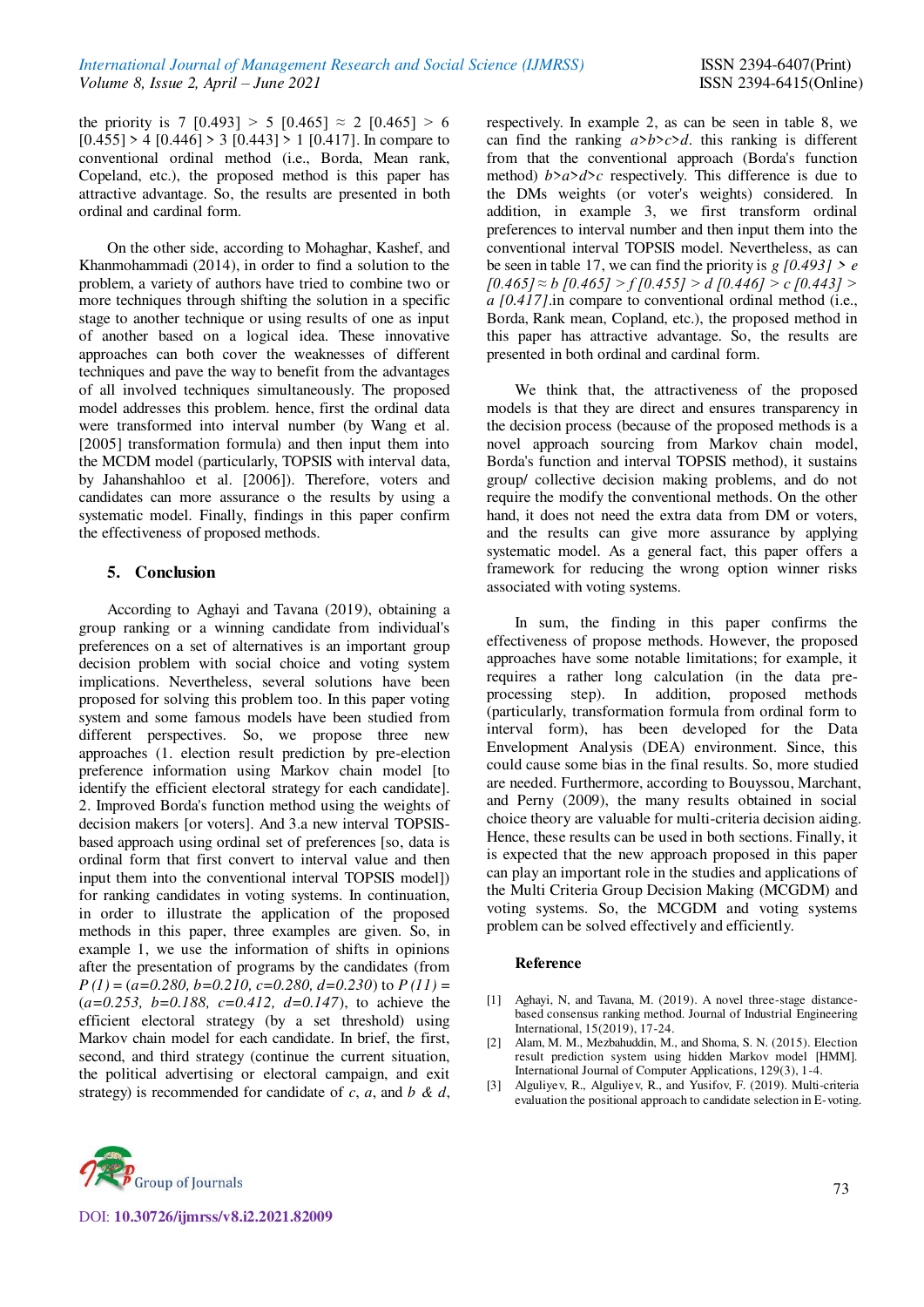Decision Making: applications in Management and Engineering, 2(2), 65-80.

- [4] Almedia, A. T. D. and Nurmi, H. (2015). Aiding the choice of a voting procedure for a business decision problem. https://pdfs.semanticscholar.org/27bc/c03a203ab2ee46.pdf. Access date: 24 Dec 2019.
- [5] Almedia, A. T. D., Morais, D. C., and Nurmi, H. (2019). Systems, procedures and voting rules in context: A primer for voting rule selection. Springer Nature Switzerland AG 2019.
- [6] Al-Tarawneh, H. A. (2012). The main factors beyond decision making. Journal of Management Research, 4(1), 1-23.
- [7] Azadfallah, M. (2016). A new aggregation rule for ranking suppliers in group decision making under multiple criteria. *Journal of Supply Chain Management System. 5*(4), 38-48.
- [8] Azadfallah, M. (2019). A new MCDM approach for ranking of candidates in voting systems. International Journal Systems Sciences. 11(2), 119-133.
- [9] Bag, S., Azad, M. A., and Hao, E. (2019). E2E verifiable Borda count voting system without tallying authorities, Proceedings of the 14<sup>th</sup> international conference on Availability, and Security, 2019(1), 1-9.
- [10] Beck, M. S. L. and Dassonne Ville, R. (2015). Forecasting elections in Europe: systematic model. Research and Politics, January-March 2015, 1-11.
- [11] Bouyssou, D., Marchant, T., and Perny, P. (2009). Social choice theory and multicriteria decision aiding, in decision making process: concepts and methods (eds. D. Bouyssou, D. Dubois, M. Pirlot, and H. Prade), ISTE, London, UK. Doi: 10.1002/9780470611876.ch19.741-770.
- [12] Bouyssou, D., Marchant, T., Pirlot, M., Tsoukias, A., and Vincke, Ph. (2006). Evaluation and decision models with multi criteria: stepping stones for the analyst. Springer, doi: 10.1007/0-387-31099- 1.
- [13] Bradle, F. and Peters, D. (2019). An axiomatic characterization of the Borda mean rule. SOC Choice Welfare, 52(4), 685-707.
- [14] Brandt, F., Couitzer, V., Endriss, U., Lang, J., and Procaccia, A. D. (2016). Introduction to computational social choice. Handbook of Computational Social Choice, F. Brandt, V. Couitzer (eds.), Cambridge University Press, 2016, 1-29.
- [15] Breton, M. L. and Truchon, M. (1997). A Borda measure for social choice functions. Mathematical Social Sciences, 34(3), 249-272.
- [16] Cheng, K. E. and Deek, F. P. (2012). Voting tools in group decision support systems: theory and implementation. *Int. J. Management and Decision Making, 12*(1), 1-21.
- [17] Colladon, A. F. (2020). Forecasting election results by studying brand importance in online news. International Journal of Forecasting, 36(2), 414-427.
- [18] Debord, B. (1992). An axiomatic characterization of Borda's kchoice function. Social Choice and Welfare, 9(4), 337-343.
- [19] Dizaji, L. Y. and Khanmohammadi, S. (2016). A new multi-criteria decision making based on fuzzy-TOPSIS theory. Journal of Advances in Computer Engineering and Technology, 2(4), 39-48.
- [20] Ebrhimnejad A. (2012). Ranking of candidates in the preferential voting framework based on a new approach. ASM 12 proceedings of the  $6<sup>th</sup>$  international conference on applied mathematics, simulation, modeling Athens, Greece, March 7-9, 2012, 78-81.
- [21] Ebrhimnejad, A. & Nasseri, H. (2012). A new approach for ranking of candidates in voting systems. *The 4th National conference on Data Envelopment Analysis, June 13-14*, 2012, University of Mazandaran, Babolsar, Iran, 1-3.
- [22] Egecioglu, O. and Giritligil, A. E. (2011). The likelihood of choosing the Borda-winner with partial preference rankings of the electorate. Journal of Modern Applied Statistical Methods, 10(1), 349-361.
- [23] Fallahpour, A. (2016). Development of multi-criteria decision making model for supplier selection using Gene expression programming. PhD thesis, Faculty of Engineering, Supervisors: Dr. Olugu and Dr. Nurmaya, MALAYA, Kualalampur.
- [24] Fraser, N. M. and Hauge, W. (1998). Multi-criteria approval; application of approval voting concepts to MCDM problems. Journal of Multi-criteria Decision Analysis, 7(5), 263-273.
- [25] Habenicht, W., Scheubrein, B., and Scheubrein, R. (2009). Multiplecriteria decision making. Optimization and Operations Research, Edited by Derigs Encyclopedia of life support systems, Vol. IV, EOLSS publisher/UNESCO.
- [26] Hajimirsadeghi, H. and Lucas, C. (2009). Extended TOPSIS for group decision making with linguistic quantifier and concept of majority opinion. https://www.semanticscholar.org <sup>&</sup>gt;Access date: 20 July 2017, 1-7.
- [27] Hummel, P., and Rothschild, D. (2013). Fundamental models for forecasting elections. Research DMR.com/ Hummel Rothscild\_Fundamentalmodel, 1-45.
- [28] Hummel, P., and Rothschild, D. (2014). Fundamental models for forecasting elections at the state level. Electoral Studies, 35(2014), 133-139.
- [29] Hwang, C.L. & Lin, M. J. (1987). Group decision making under Multiple Criteria: methods and applications, Springer Verlag.
- [30] Hwang, C.L. & Yoon, K. (1981). Multiple attribute decision-making methods and applications, Springer Verlag.
- [31] Jahanshahloo, G. R., Lotfi, F. H., and Davoodi, A. R. (2009). Extension of TOPSIS for decision-making problems with interval data: interval efficiency. Mathematical and computer modeling 49 (2009), 1137-1142.
- [31] Jahanshahloo, G. R., Lotfi, F. H., and Izadikhah, M. (2006). An algorithmic method to extend TOPSIS for decision making problems with interval data. Applied Mathematics and Computation, 175(2006), 1375-1384.
- [32] Janse, B. (2019). Borda count method. Retrieved [17 March 2020] from tools hero: https://www.toolshero.com/decision-making/bordacount-method/.
- [33] Jimenez, J. M. M. and Polasek, W. (2003). E-democracy and knowledge. A multi criteria framework for the new democratic era. Journal of Multi-criteria Decision Analysis, 12(2-3), 163-176.
- [34] Kassraie, P., Modirshanechi, A., and Aghajan, H. K. (2017). Election vote share prediction using a sentiment-based fusion of twitter data with Google trends and online polls. In Proceedings of the 6<sup>th</sup> international conference of Data Science, Technology and Applications, (DATA 2017), 363-370.
- [35] Koffi, C. (2015). Exploring a generalized partial Borda count voting system. Senior projects spring 2015, 153. https://digital commons, bard/edu/ senproj\_S2015/153.
- [36] Kou, S. G., and Sobel, M. E. (2004). Forecasting the vote: a theoretical comparison of election markets and public opinion polls. Political Analysis, 12(2004), 277-295.
- [37] Kurihara, T. (2020). Net Borda rules with desirability. WINPEC Working Paper Series No. E2002, May 2020, Waseda University, Tokyo, Japan.
- [38] Lapresta, J. G., Paner, M. M., and Meneses, L. C. (2008). Defining the Borda count in a linguistic decision making context. Preprint submitted to Elsevier Science,/5October 2008. Retrieved from http://www.researchgate.net/publication/228359030\_defining\_Borda \_count\_in\_a\_linguistic\_decision\_making\_context.
- [39] Lapresta, J. L. G. and Panero, M. M. (2002). Borda count versus approval voting: a fuzzy approach. Public Choice, 112(1-2), 167- 184.
- [40] Laukkanen, S., Palander, T., and Kangas, J. (2004). Applying voting theory in participatory decision support for sustainable timber narvesting. Canadian Journal of Forest Research, 34(7), 1511-1524.
- [41] Liu, F. H. F. and Hai, H. L. (2005). The voting analytic hierarchy process method for selecting supplier. *Int. J. Production Economics, 97*(2005), 308-317.
- [42] Macdonald, R. and Mao, X. (2015). Forecasting the 2015 general election with internet big data: an application of the trust framework. Glasgow: Business School-Economics, University of Glasgow.
- [43] Mohaghar, A., Kashef, M., and Khanmohammadi, E. (2014). A novel technique to solve the supplier selection problem: combination